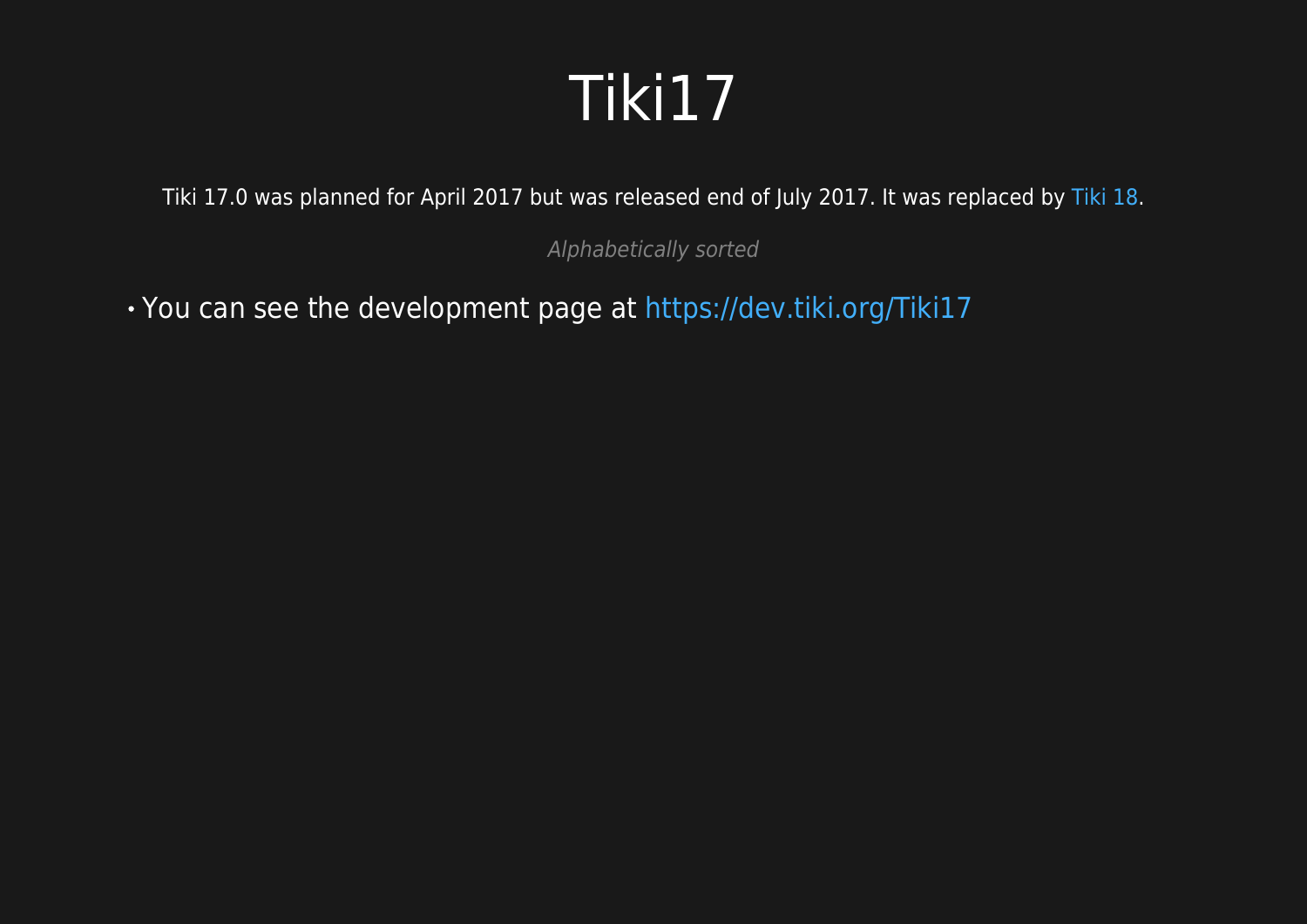#### Versions Released

 $\cdot$ 17.0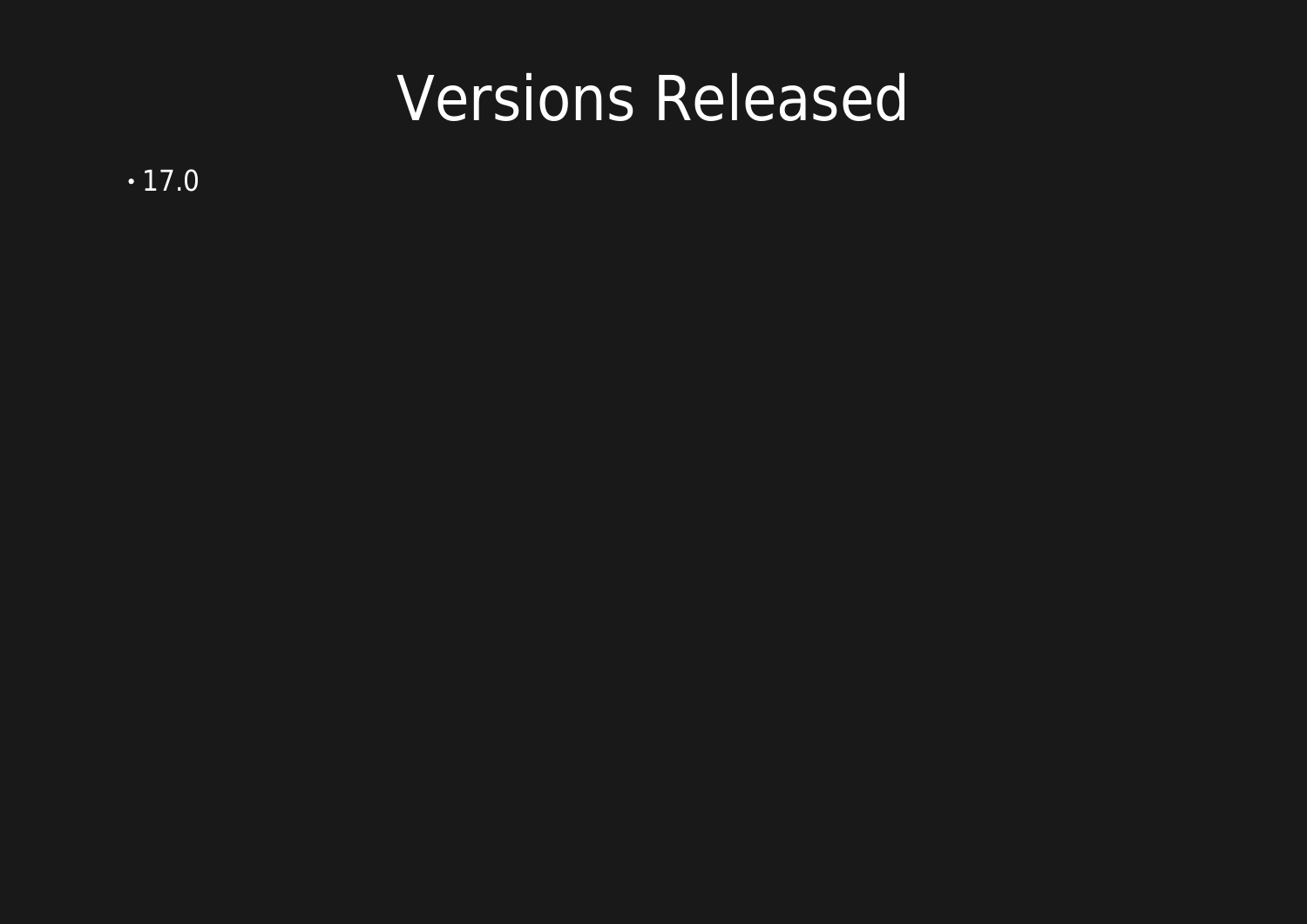#### Note for SVN users

. Due to several changes in the file structure of Tiki for version 17+ you may [find](https://dev.tiki.org/svn+tips#Important_note_for_switching_between_16.x_and_17.x) [these notes](https://dev.tiki.org/svn+tips#Important_note_for_switching_between_16.x_and_17.x) helpful when doing svn switch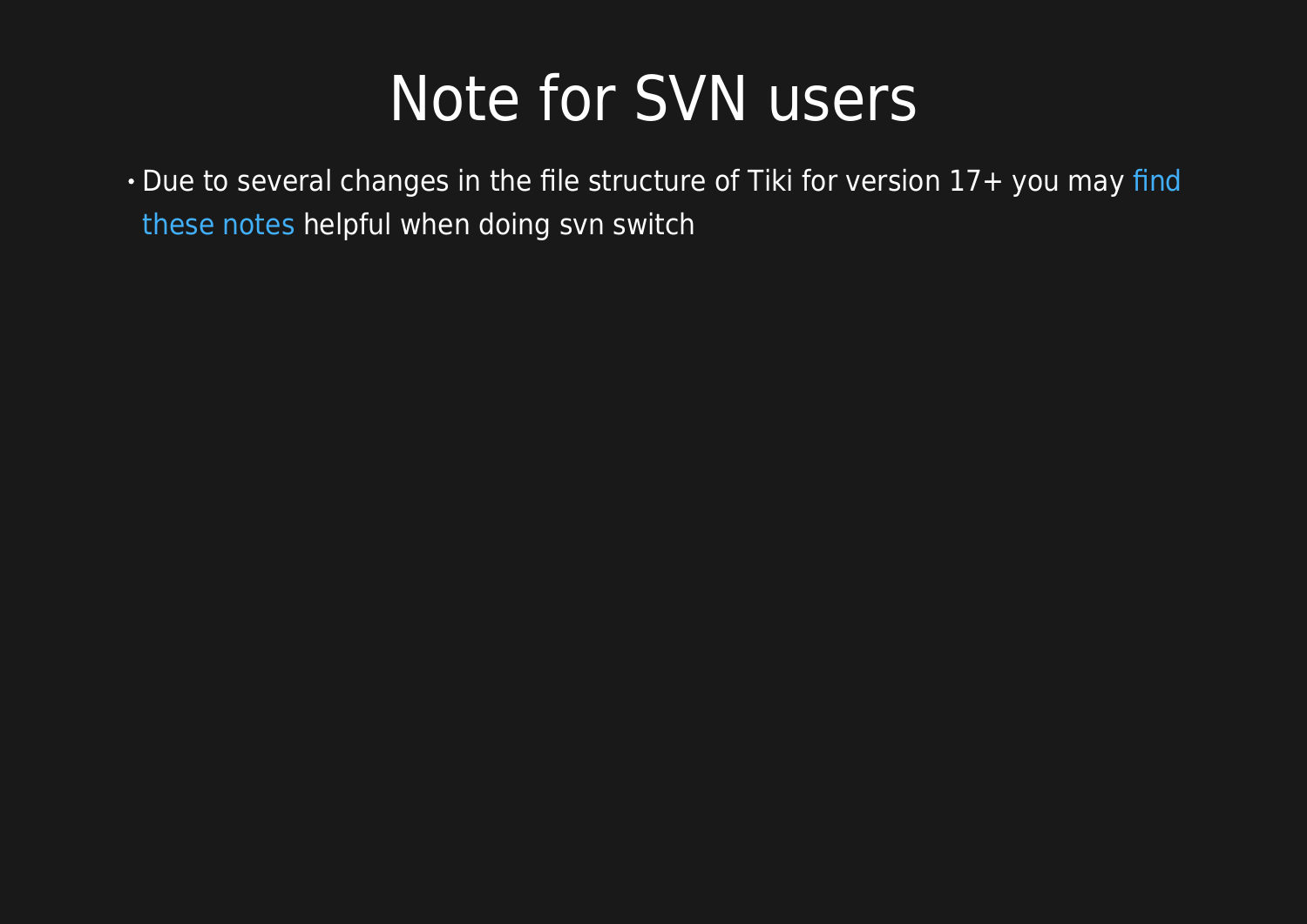#### 1.1. Annotations

Tiki Annotations have been added and are powered by [annotatorjs.org](http://annotatorjs.org/) 1.x which is becoming [Apache Annotator](https://annotator.apache.org/) in the future. This replaces [Inline Comments](https://doc.tiki.org/Inline-comments) with a much nicer interface, and with more potential for expanding the feature set.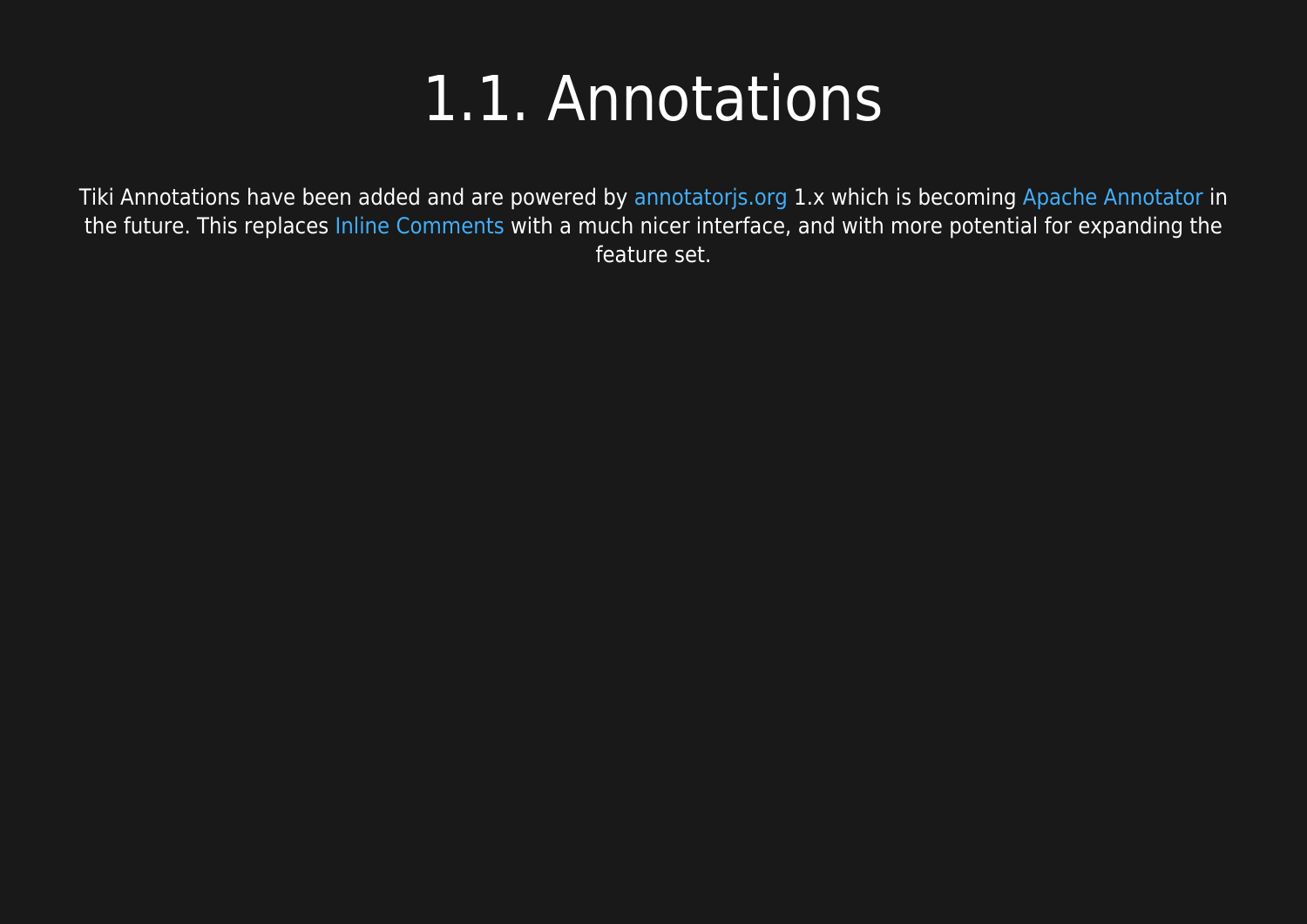#### 1.2. Browser Automation

Web Scraping with PhantomJS and CasperJS: PhantomJS is a headless WebKit with JavaScript API, and therefore, it is an optimal solution for fast headless testing, site scraping, pages capture, SVG renderer, network monitoring and many other use cases. CasperJS is a navigation scripting & testing utility for PhantomJS among others.

See [PhantomJS and CasperJS](https://doc.tiki.org/PhantomJS-and-CasperJS), [Browser Automation](https://doc.tiki.org/Browser-Automation) and [PluginCasperJS](https://doc.tiki.org/PluginCasperJS).

Initial commit: <https://sourceforge.net/p/tikiwiki/code/61402/> (will later be merged to trunk)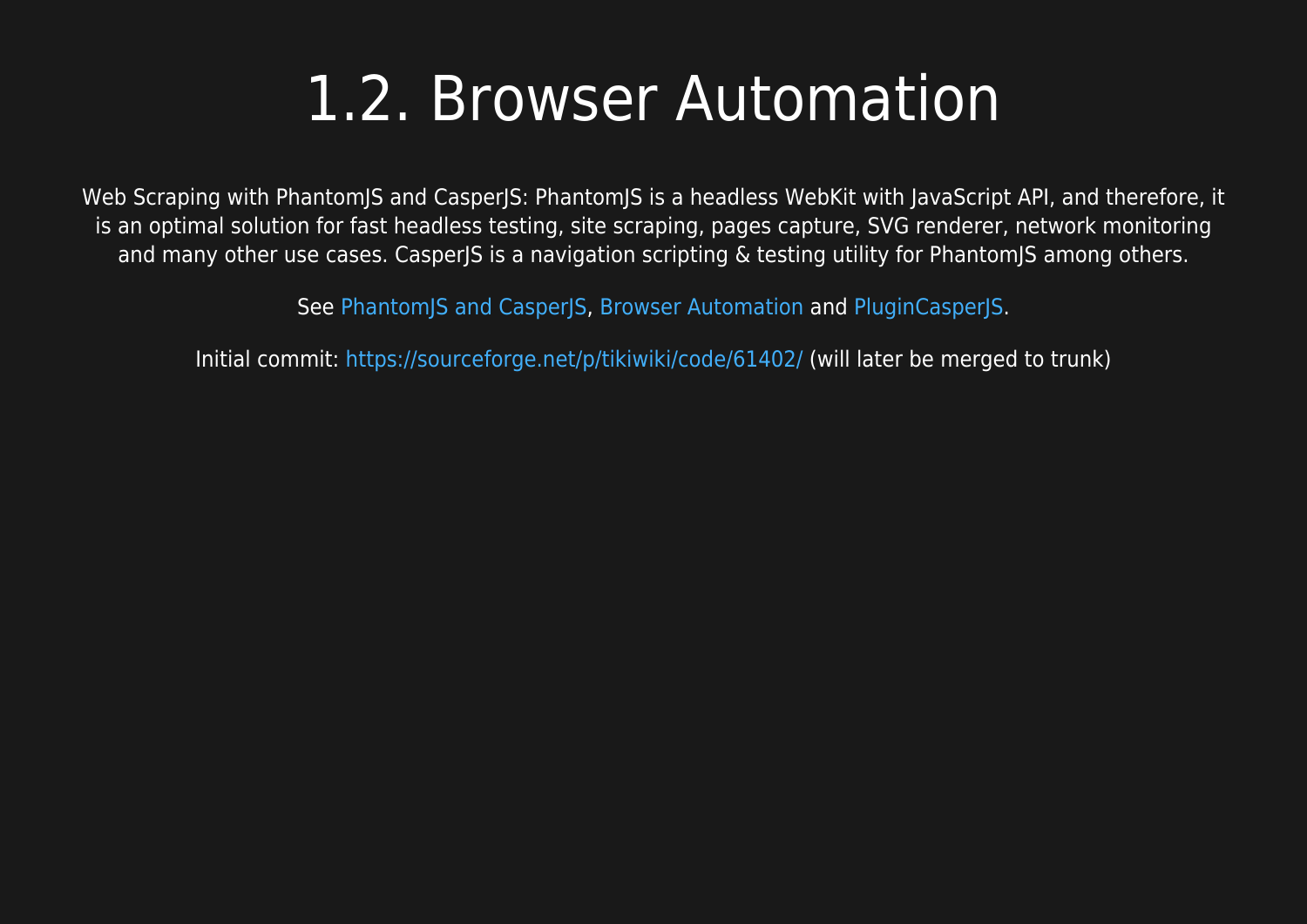## 1.3. Composer Dependencies Revamp

A [Composer Dependencies Revamp](http://dev.tiki.org/Composer%20Dependencies%20Revamp) has been implemented.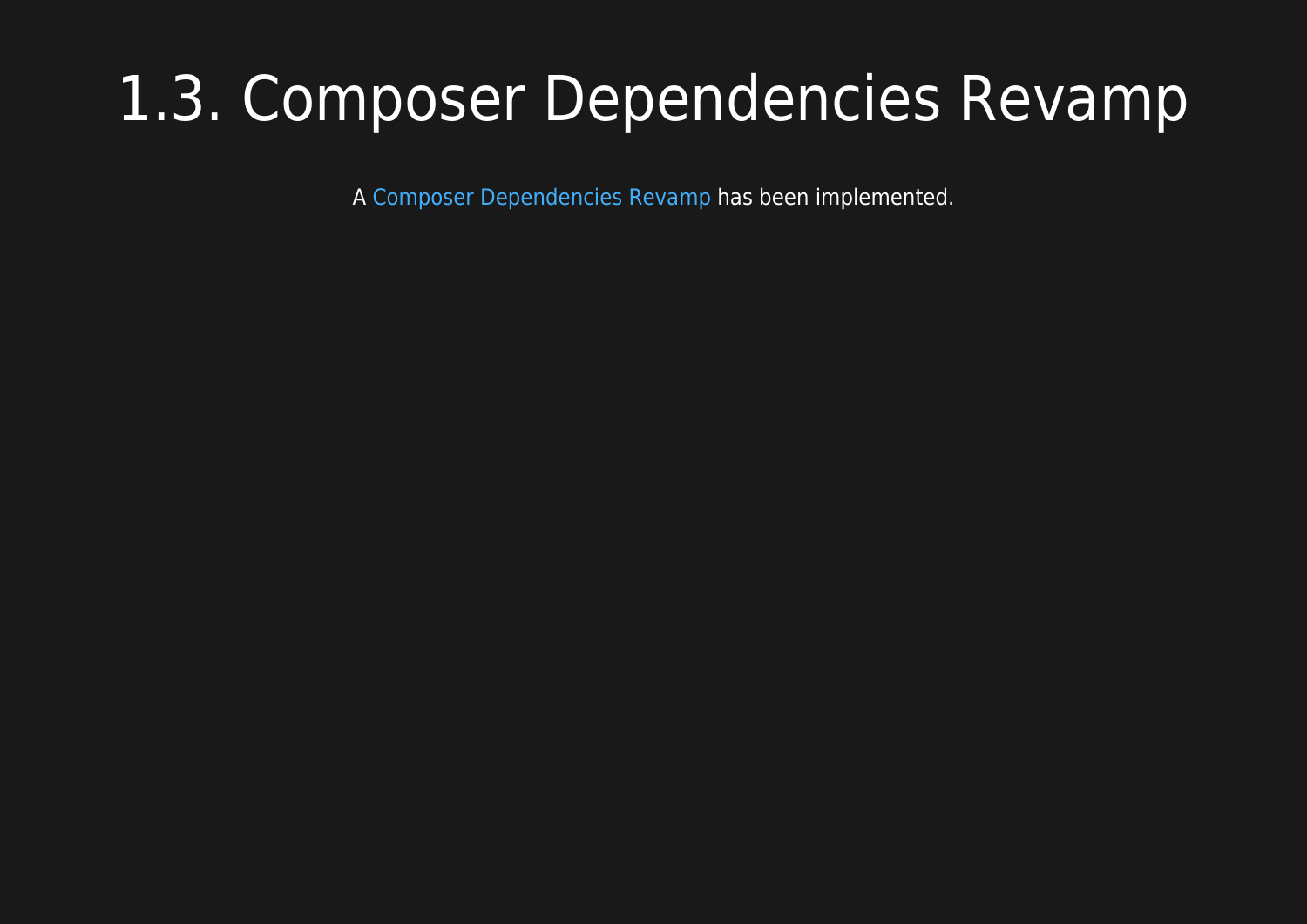## 1.4. Console.php

A new actions can be run from the command line through [console.php](https://doc.tiki.org/Console):

Preferences can be set

See: [Console](https://doc.tiki.org/Console)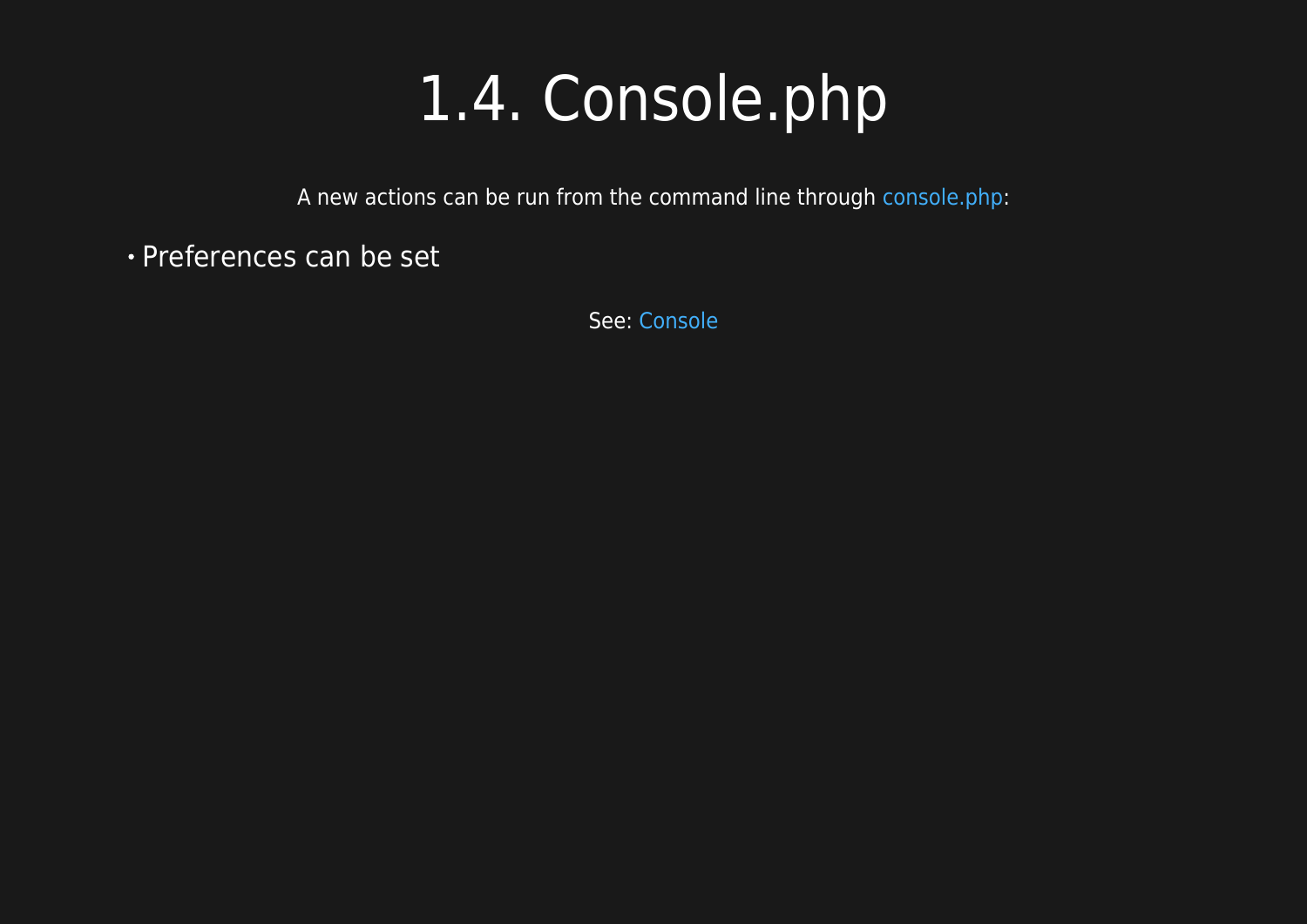#### 1.5. Cron / Scheduler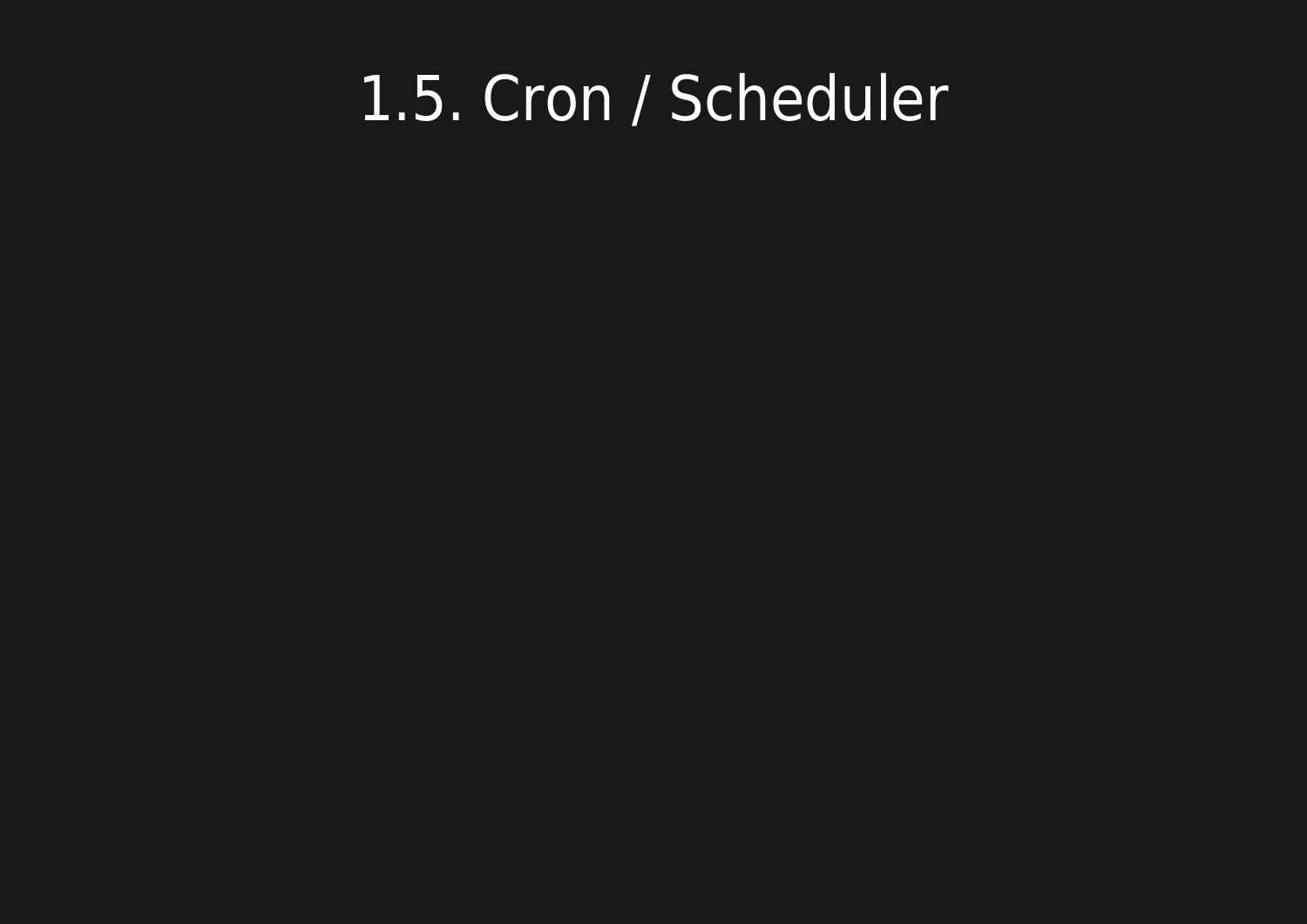## 1.5.1. Web Cron

Now possible to trigger Web Cron from a URL or JavaScript.



Click to expand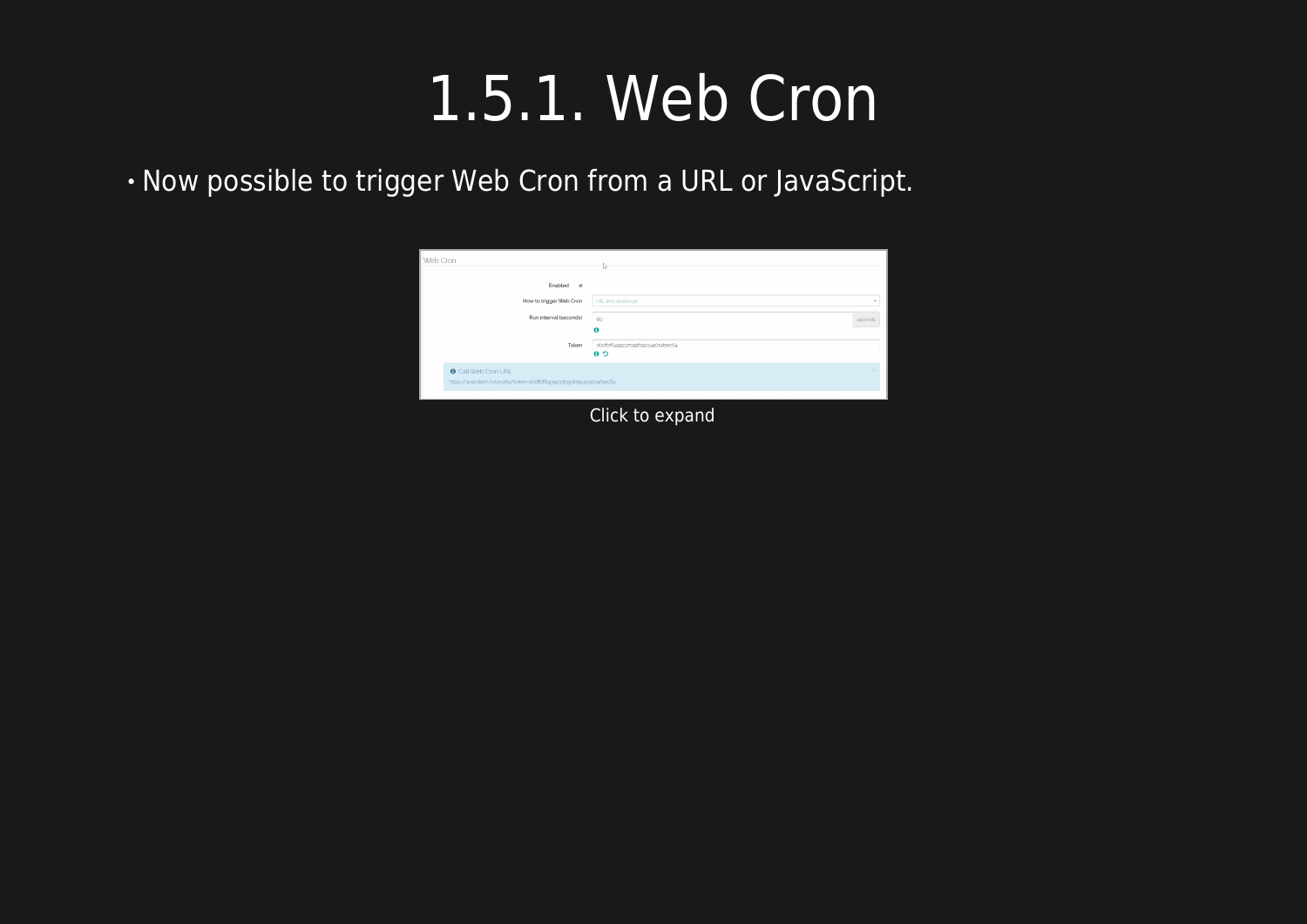# 1.5.2. Scheduler (cron jobs)

An internal scheduler is added to Tiki, so that only one cron job needs to be defined in the system crontab (or Windows Scheduled Tasks), and all actions to be run at scheduled times can then be defined from within the Tiki admin panel.



See [Scheduler](https://doc.tiki.org/Scheduler)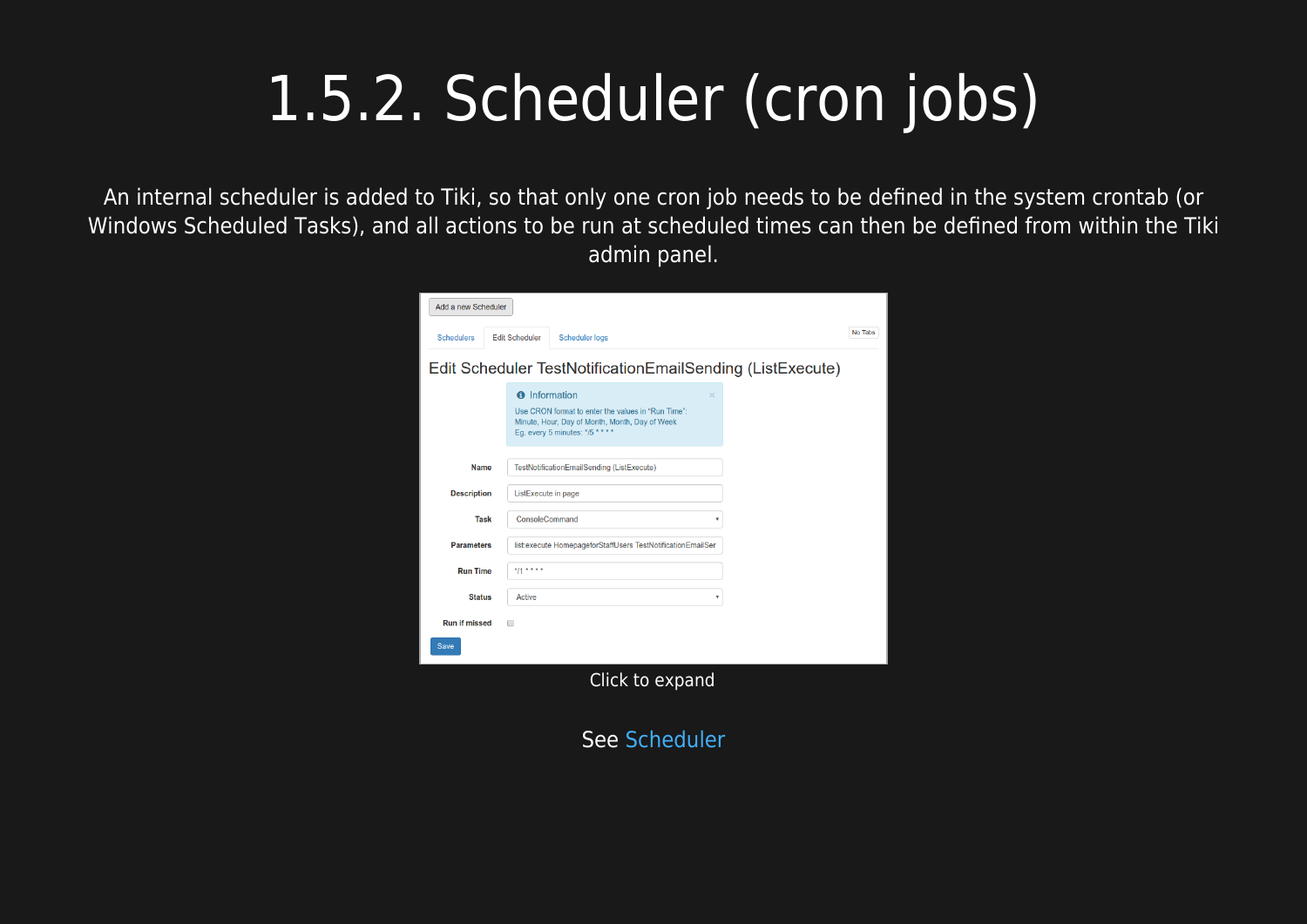# 1.6. Gap value "humanisation" (used in list, listExecute may be more)

The plugin List (or listExecute) is able to filter by range and it used seconds to set the value.

{filter range="tracker\_field\_date" from="now" gap="2592000"}

it accept now a Human Readable value like '1 hour' or '30 days'. <http://php.net/manual/en/datetime.formats.php>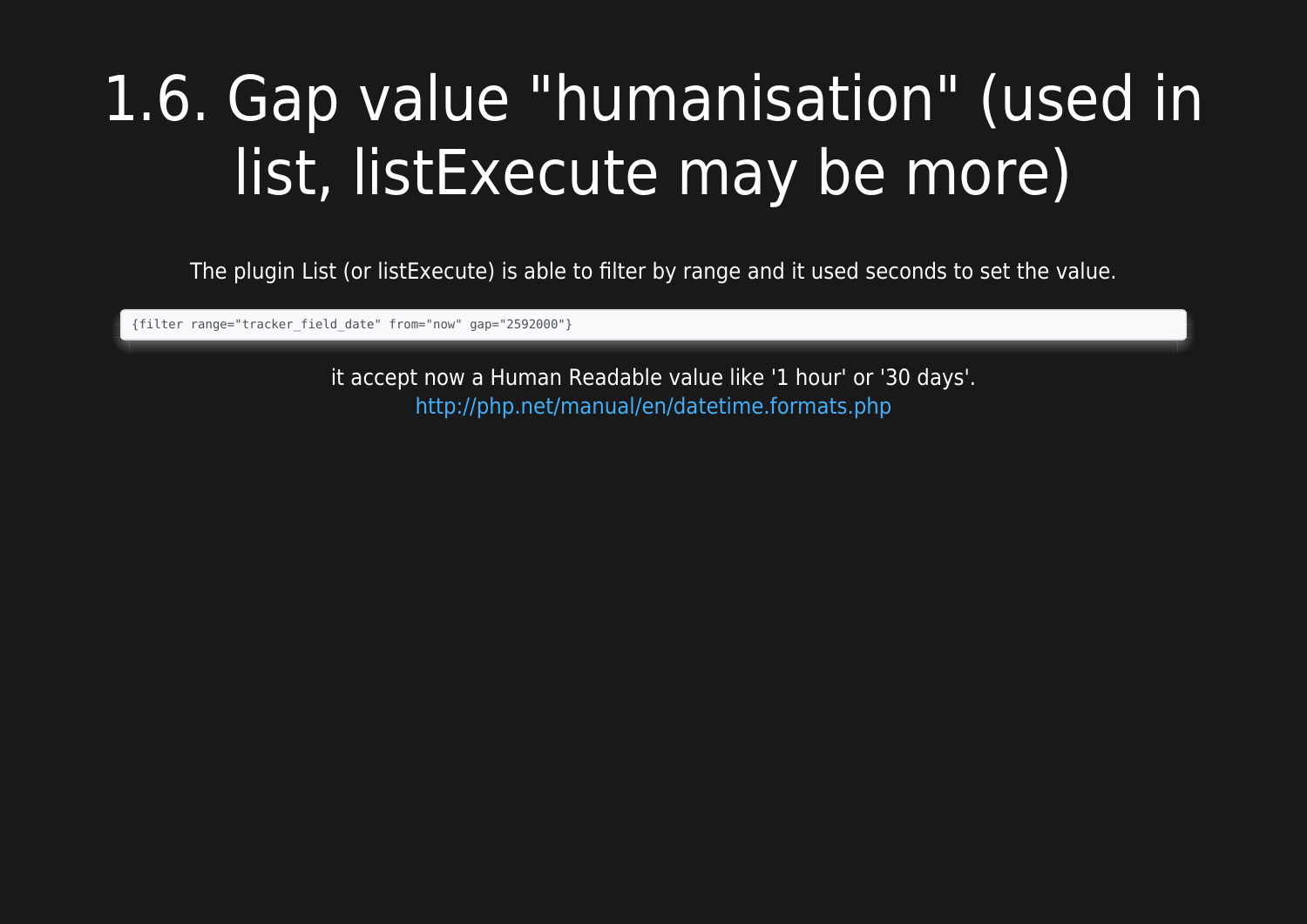#### 1.7. H5P

H5P allows to create, share and reuse interactive HTML5 content in your browser. Tiki17 comes with the ability to display H5P objects, as well as an editor to create or modify them.

See [H5P](https://doc.tiki.org/H5P)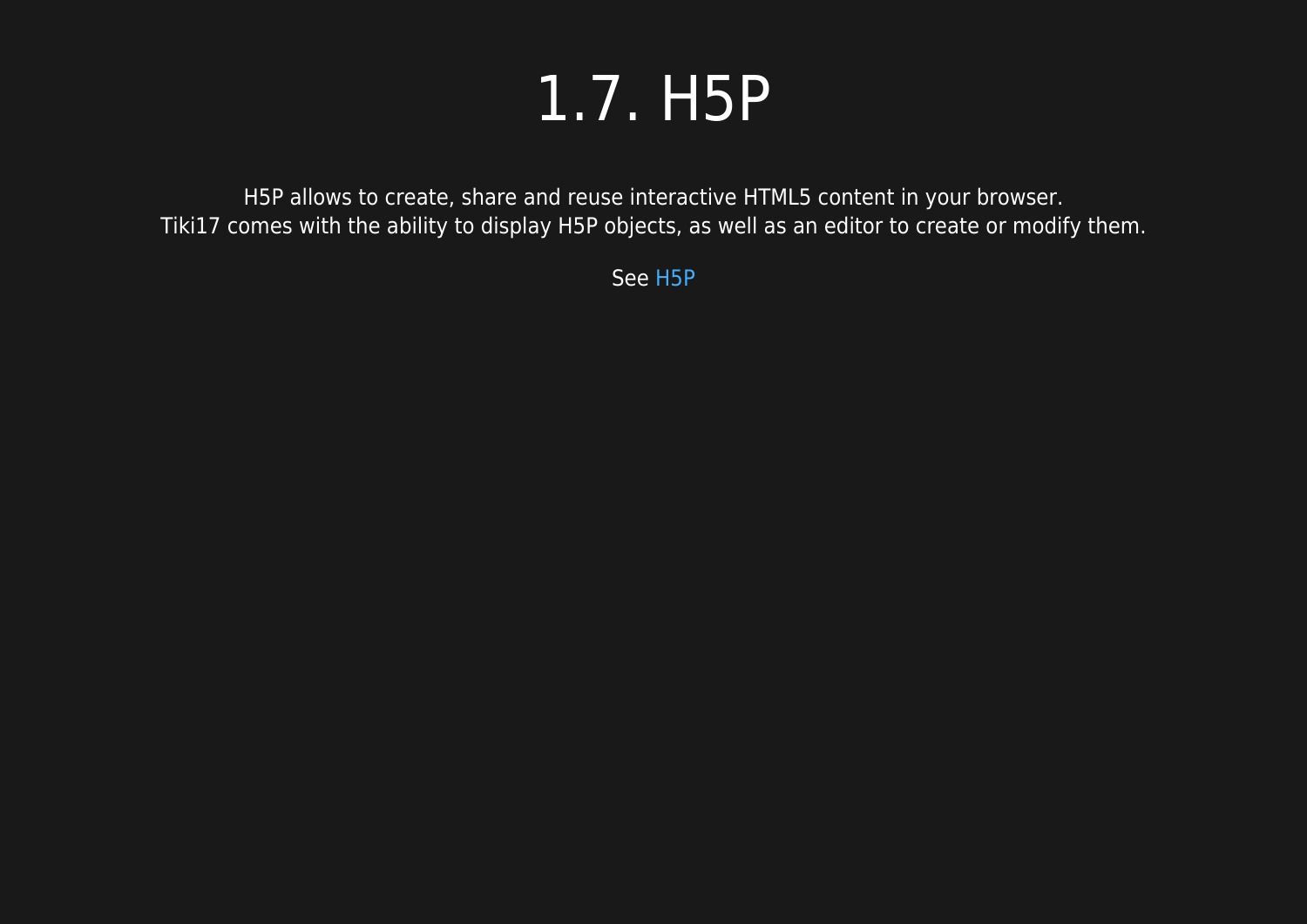#### 1.8. HTTP Headers

New [HTTP Headers](https://doc.tiki.org/HTTP-Headers) preferences were added (mainly security-related)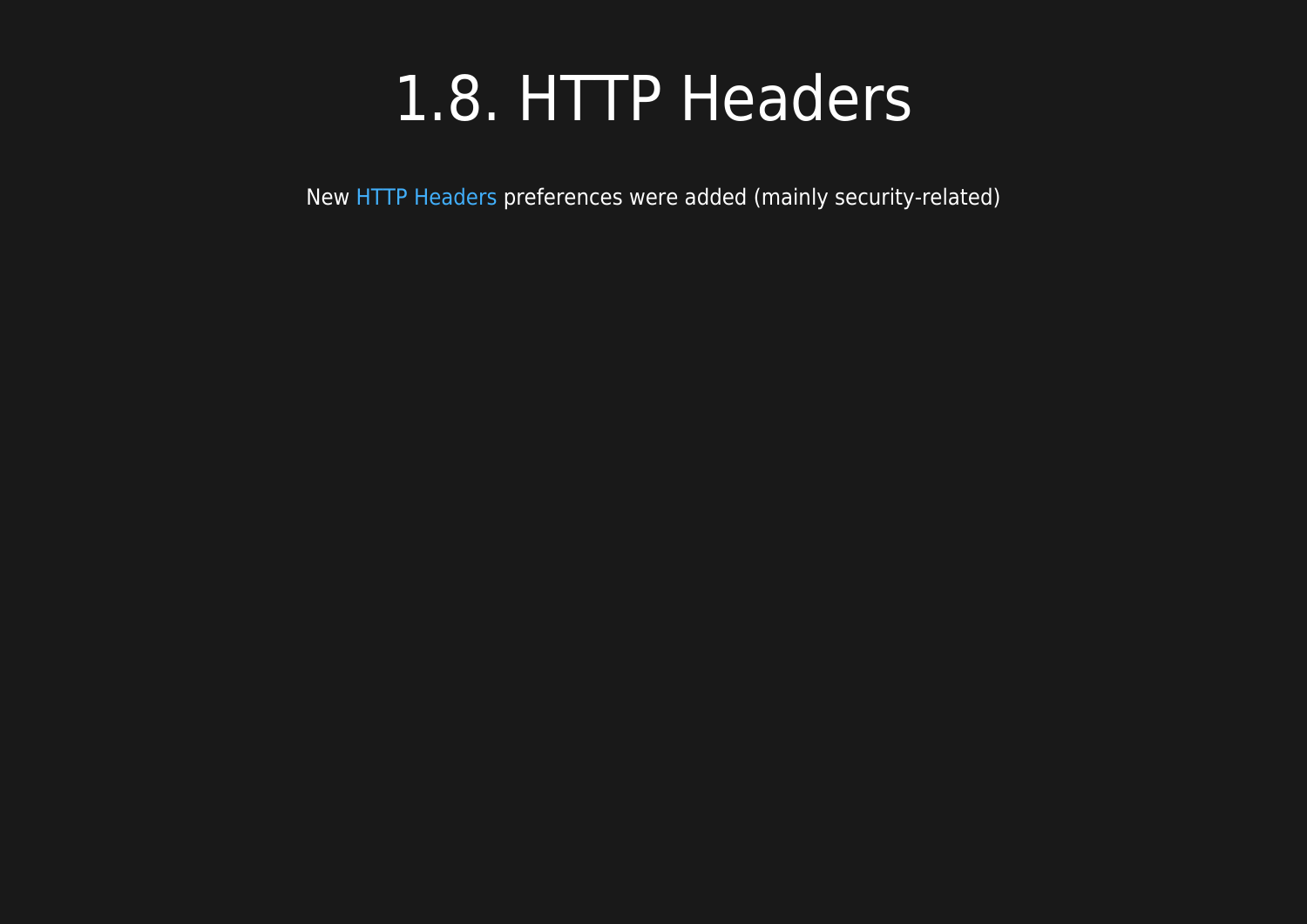## 1.9. jQuery 3.1 -> 3.2

<https://blog.jquery.com/2017/03/16/jquery-3-2-0-is-out/>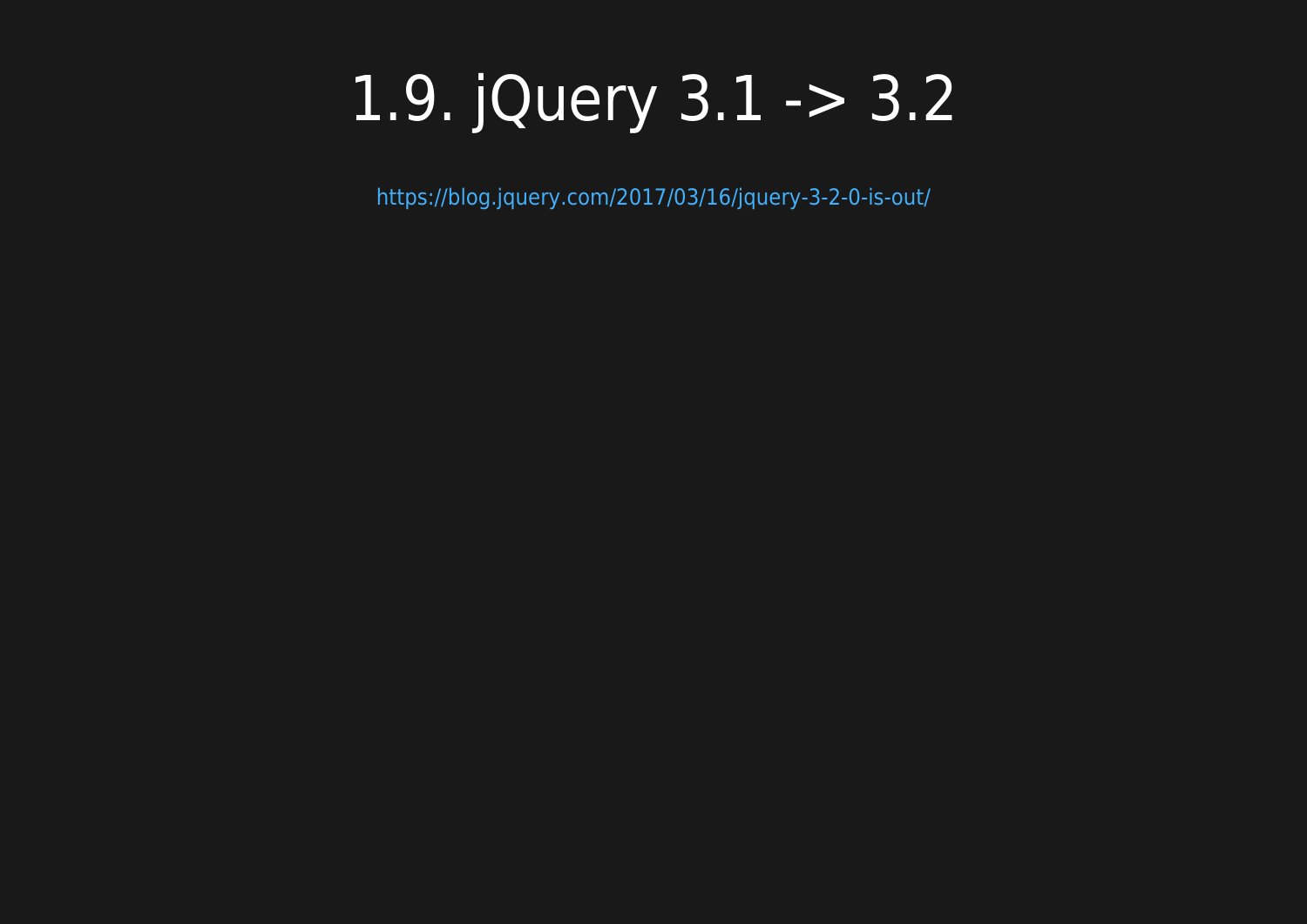## 1.10. Modern Favicons

Tiki now handles [modern favicons](https://doc.tiki.org/Favicon) for Android, iOS, Safari, Chrome and FireFox. Bookmarking, quick navigation screens and desktop links to tiki sites can now be displayed with handsome buttons that match the flavor of the device being used. Favicons are also now handled via tiki themes and can be overridden by the user and be included as part of a custom theme.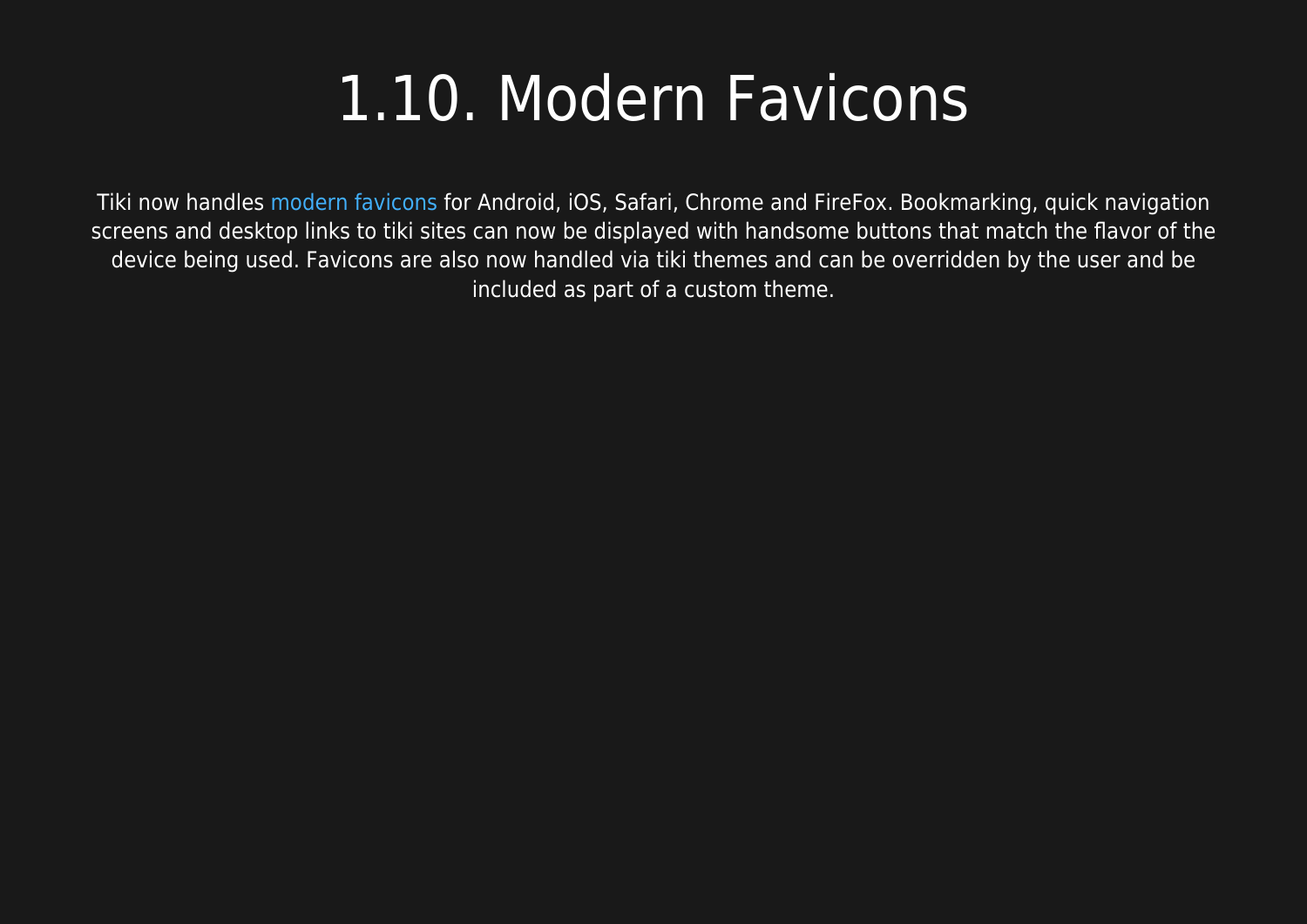## 1.11. Password blacklist

This feature checks a password against a list of the known most commonly used passwords in other places. It's a list that hackers use to try and brute force websites like Tiki.

It's estimated that something like 40% of all passwords used sit within the top 100 passwords. (estimates vary, but that's a reference number in some scenarios).

The benefits of this feature is preventing people from using passwords that are on hackers brute force lists.

See [Password Blacklists](https://doc.tiki.org/Password-Blacklists)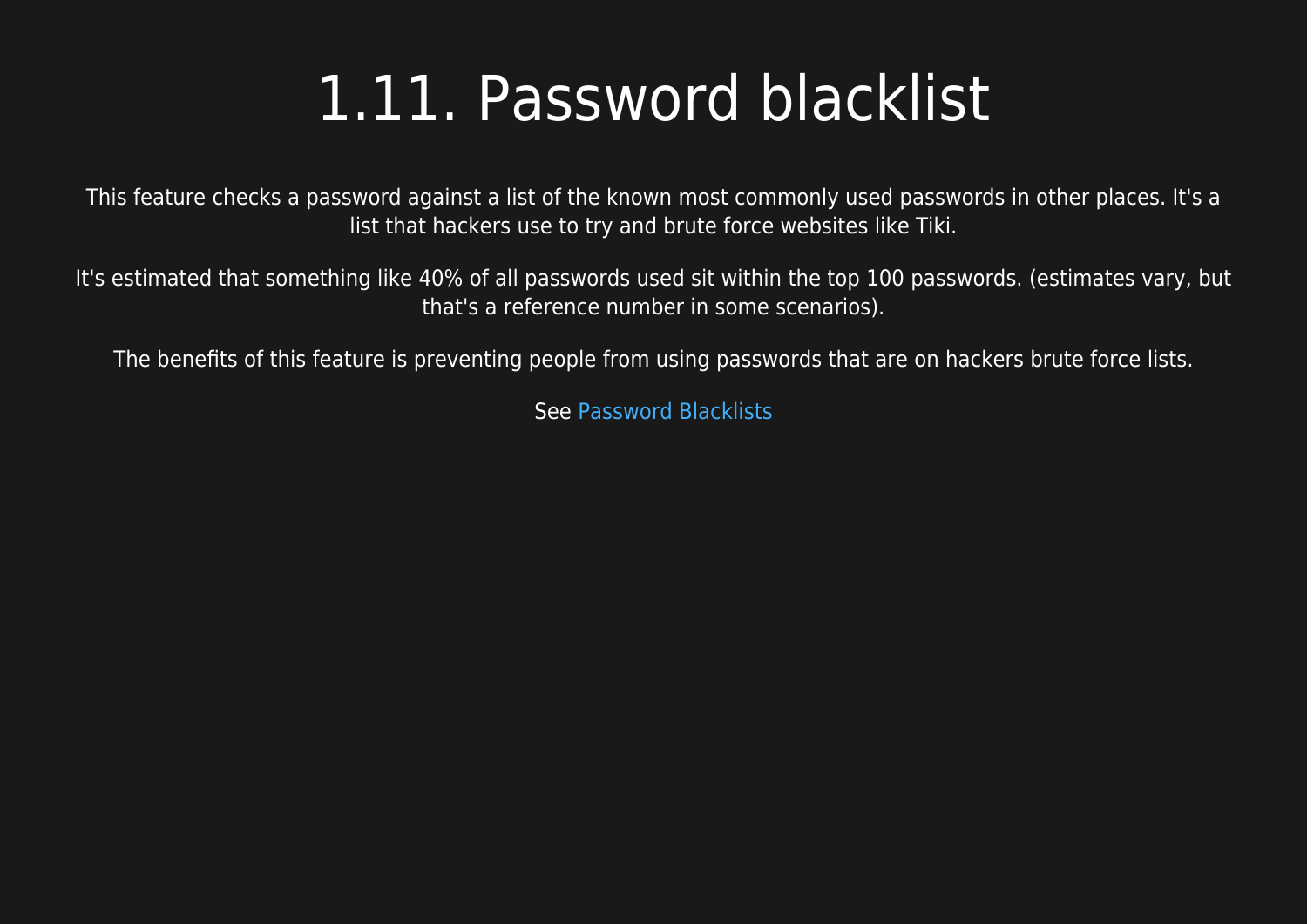# 1.12. PDF generation

Massive improvements in quality and number of features, using [mPDF](https://doc.tiki.org/mPDF) and three new wiki plugins:

- [PluginPDF](https://doc.tiki.org/PluginPDF)
- [PluginPDFpage](https://doc.tiki.org/PluginPDFpage)
- [PluginPDFPageBreak](https://doc.tiki.org/PluginPDFPageBreak)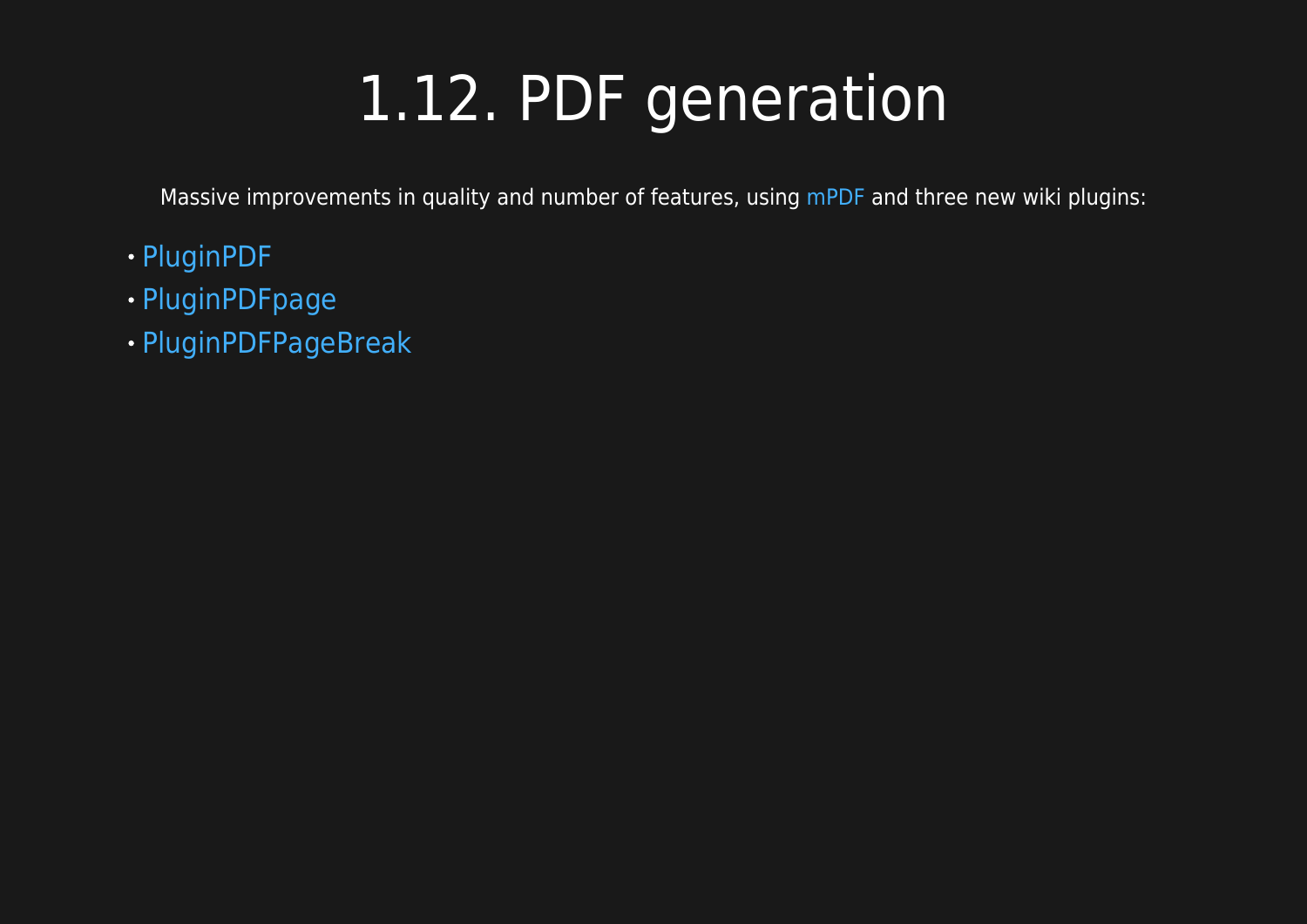#### 1.13. Search

[remove 'no' from the default unified stop words list as it is causing common](https://sourceforge.net/p/tikiwiki/code/61295/) [Checkbox/Radio button tracker fields with yes/no values to stop working with](https://sourceforge.net/p/tikiwiki/code/61295/) [Elasticsearch index type](https://sourceforge.net/p/tikiwiki/code/61295/)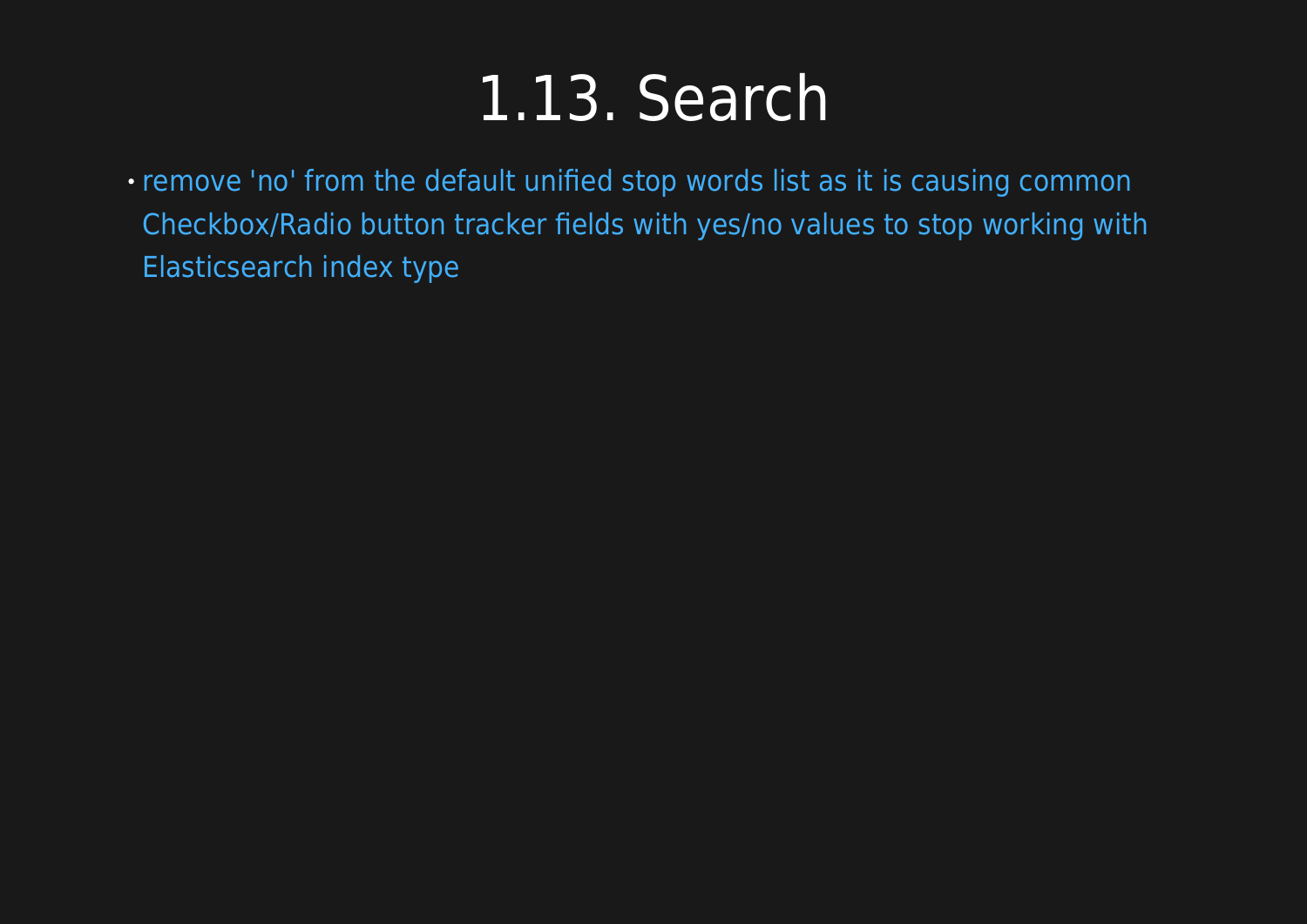## 1.14. Search index rebuild: report statistics

Report statistics on the index rebuild process have been extended to indicate also the time spent, memory consumed, number of queries, etc.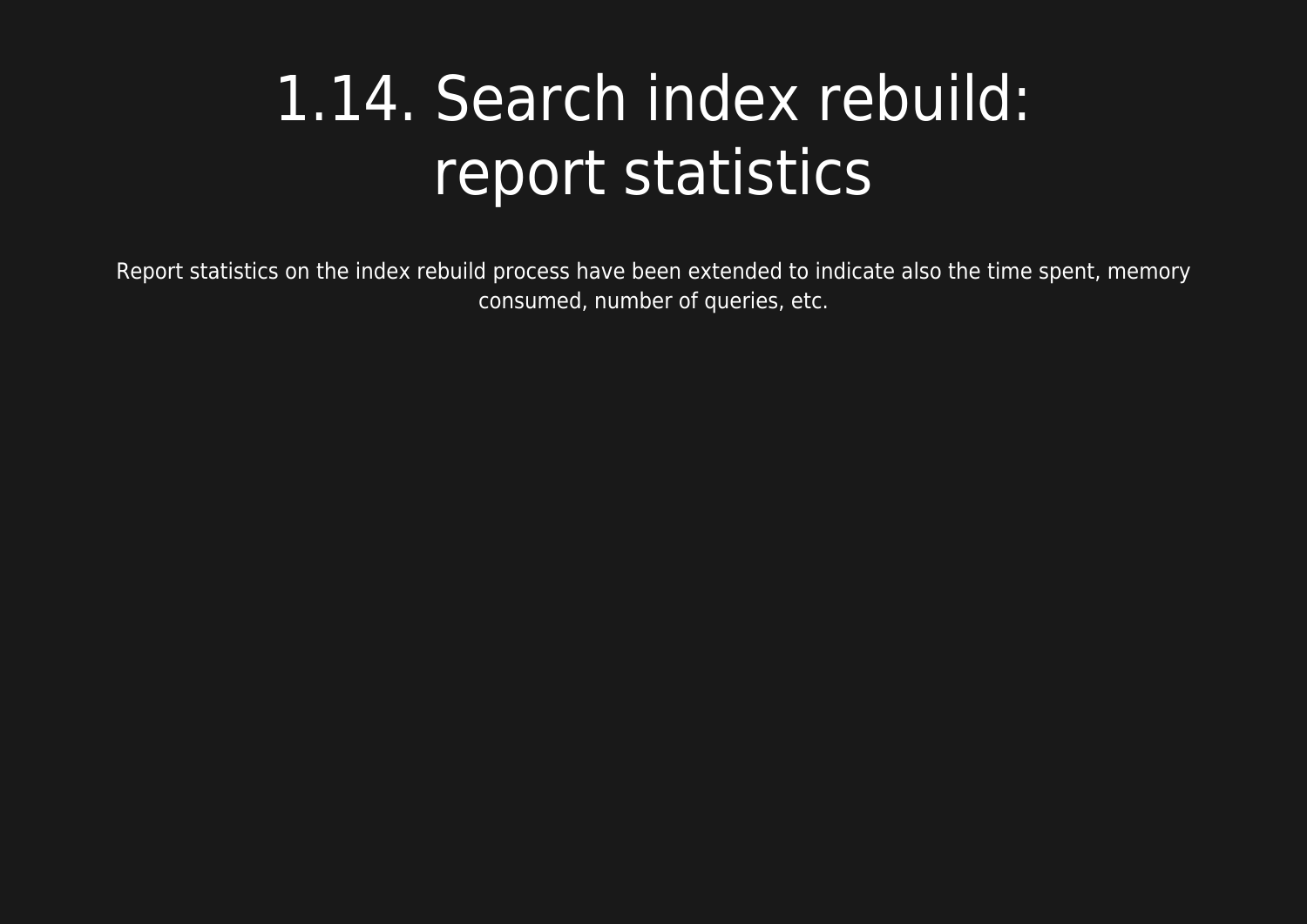# 1.15. Single Sign On with SAML

Tiki becomes a SAML Service Provider (SP), thanks to the integration of [OneLogin's SAML PHP Toolkit](https://github.com/onelogin/php-saml). -> [SAML](https://doc.tiki.org/SAML)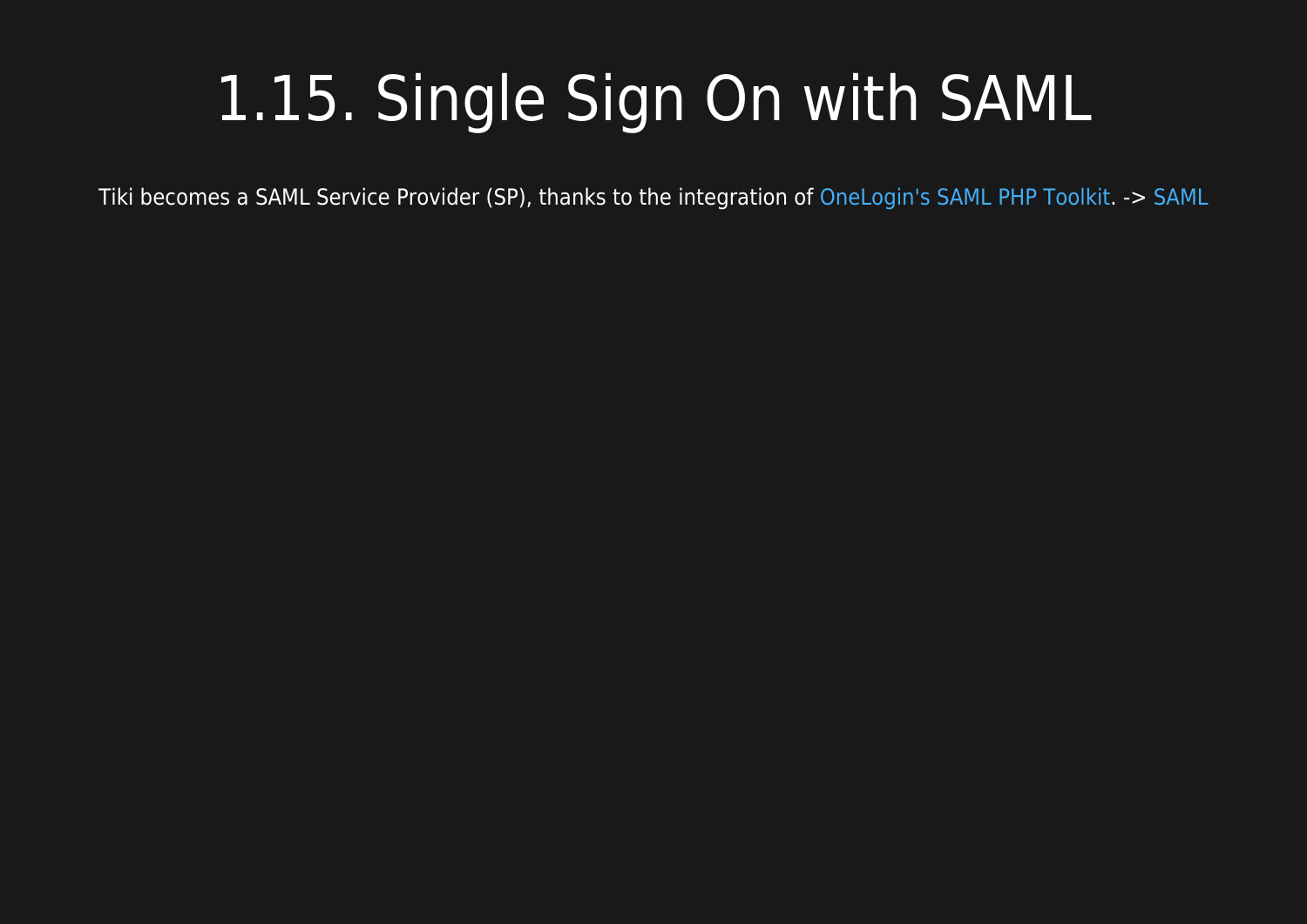# 1.16. Smarty Modifier numStyle

Format positive integers through smarty, similar to to that of the CSS list-stlye-type. Supported values include: decimal-leading-zero, lower-alpha, upper-alpham, lower-greek, upper-greek, lower-roman, upper-roman, hebrew, georgian, footnote, disc, circle, square, none.

See [Number Style](https://doc.tiki.org/Number-Style)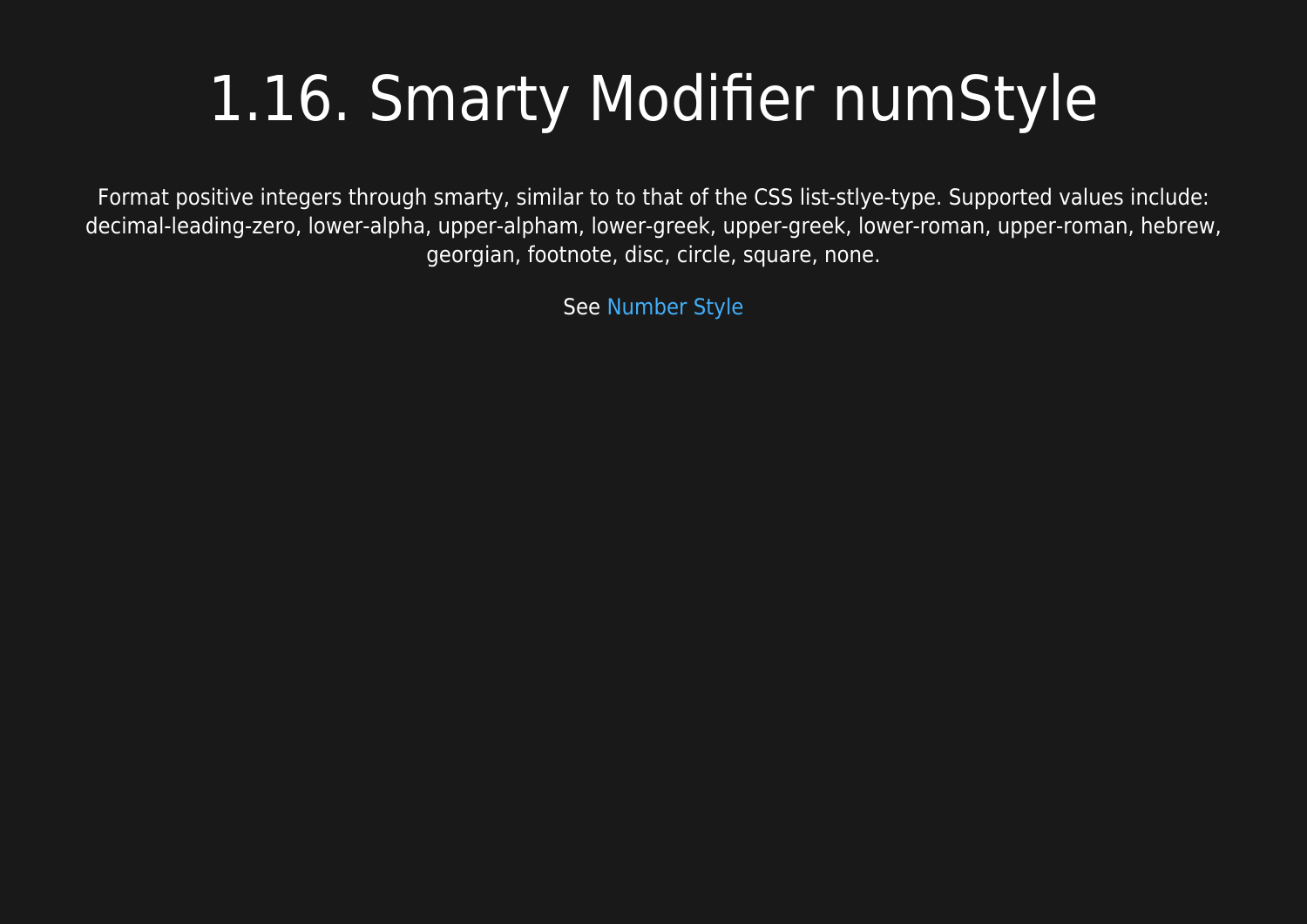#### 1.17. Trackers

New or enhanced fields and options in [Trackers](https://doc.tiki.org/Trackers)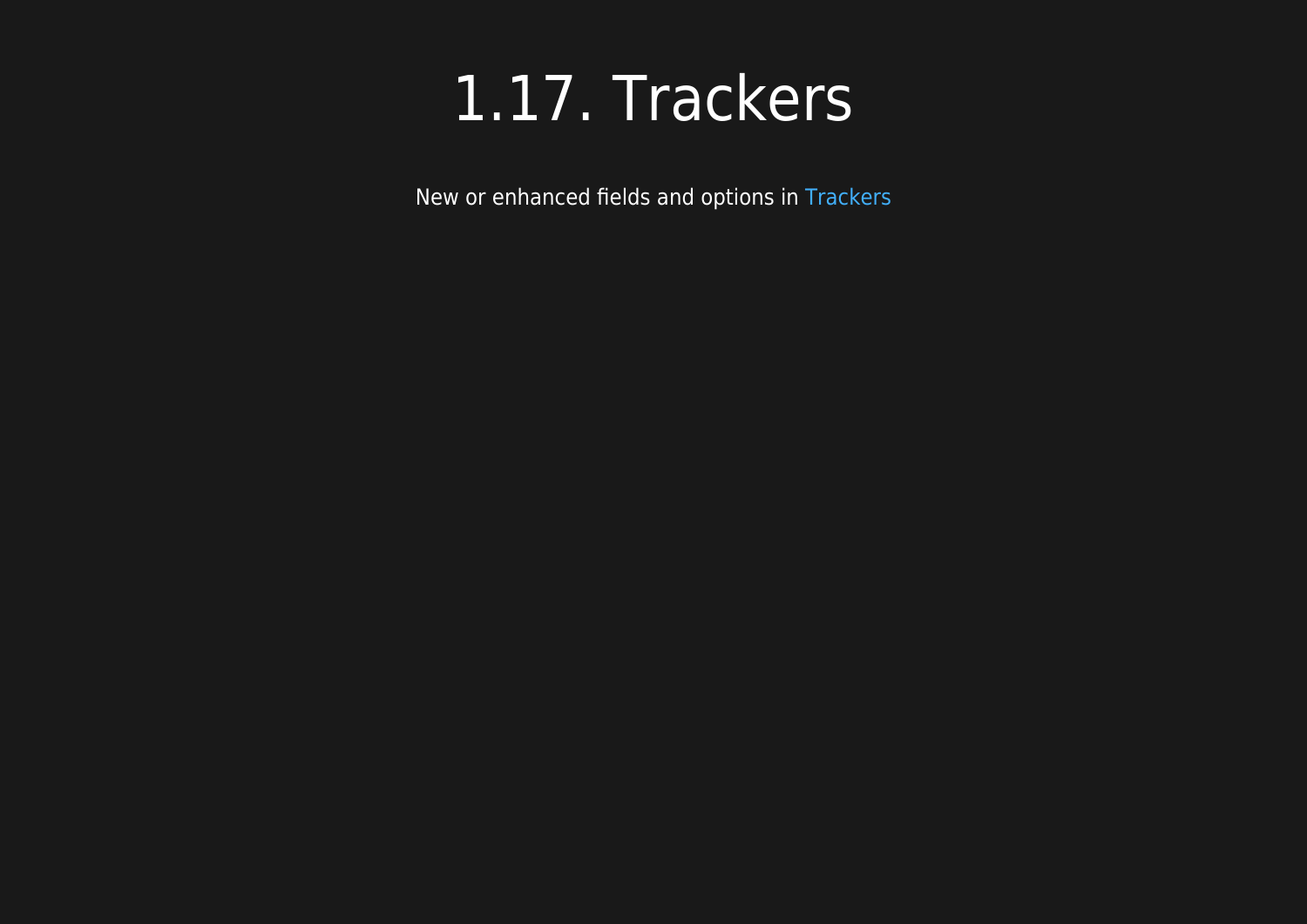# 1.17.1. User selector: several can be marked as ItemOwner to drive permissions

Added the ability to mark UserSelector tracker fields as ItemOwner, so they drive the permissions rather than the first ordered auto-assign field.

| Allows the selection of a user or users from a list.                                |
|-------------------------------------------------------------------------------------|
| Auto-Assign                                                                         |
| None                                                                                |
| Assign the value based on the creator or modifier.                                  |
| <b>Item Owner</b>                                                                   |
| Yes                                                                                 |
| Is this field an ItemOwner field that determines permissions of the item?           |
| <b>Email Notification</b>                                                           |
| <b>No</b>                                                                           |
| Send an email notification to the user(s) every time the item is modified.          |
| Multiple selection                                                                  |
| Yes (filterable by group)                                                           |
| Allow selection of multiple users from the list.                                    |
| <b>Group IDs</b>                                                                    |
| $\Omega$                                                                            |
| Limit the list of users to members of specific groups.                              |
| Separate multiple with " "                                                          |
| Groups that can modify autoassigned values                                          |
| $\Omega$                                                                            |
| List of group IDs who can change this field, even without tracker_admin permission. |
| Separate multiple with " "                                                          |
| Show real name if possible                                                          |
| <b>No</b>                                                                           |

Click to expand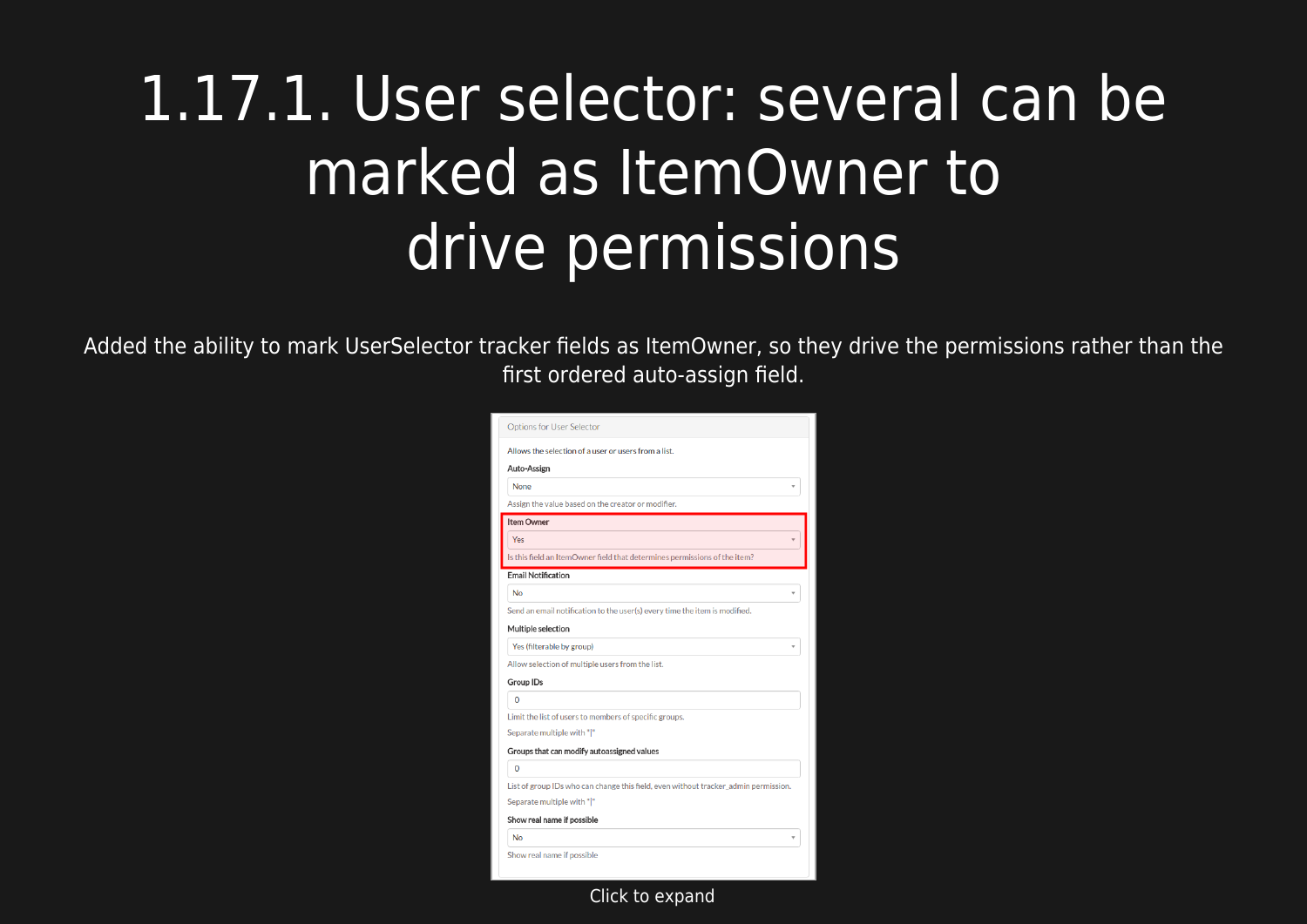See [User selector](https://doc.tiki.org/User-selector)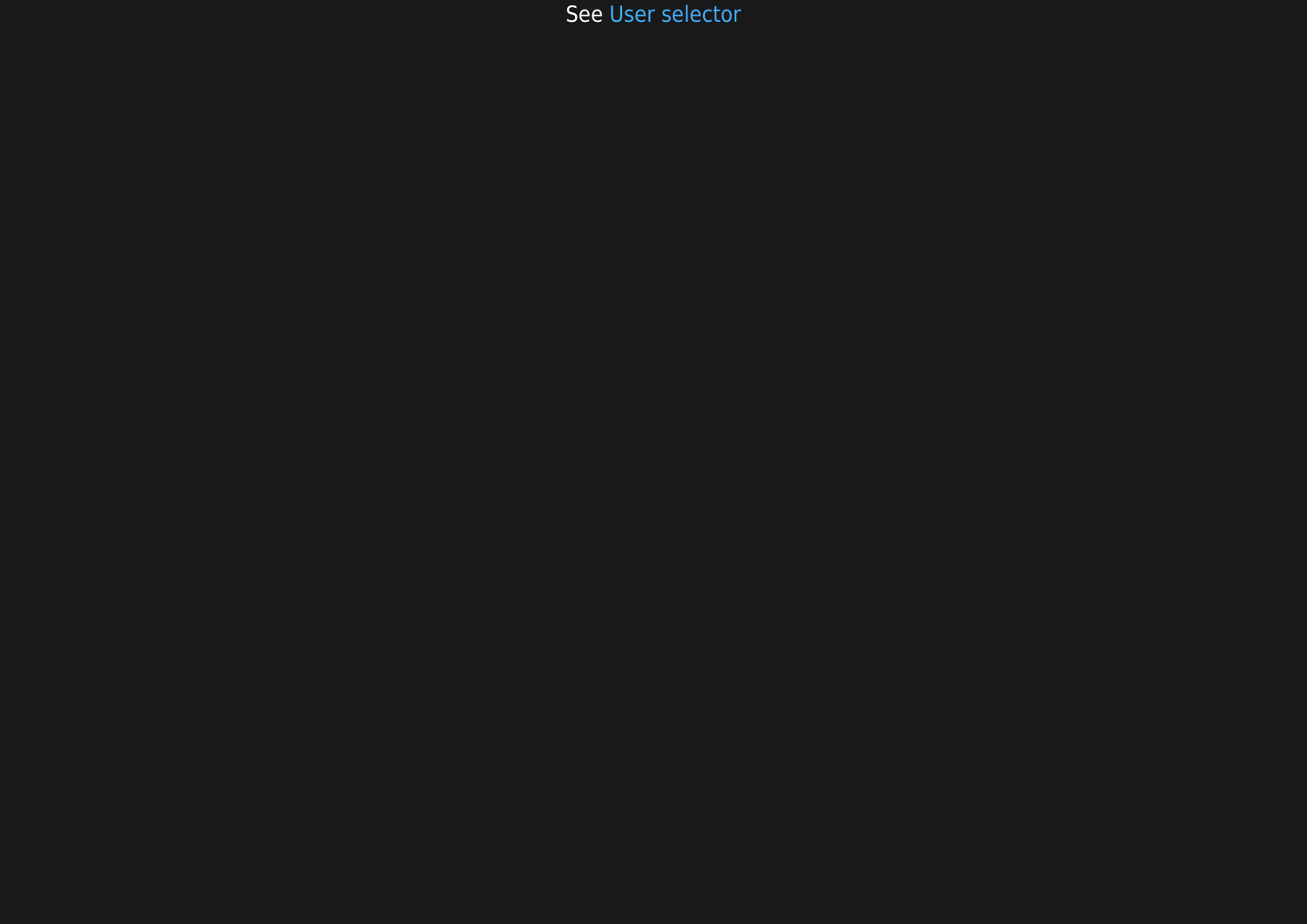# 1.17.2. Mail notifications enhancements

New in 17.2: <https://sourceforge.net/p/tikiwiki/code/64147> -> "Expose pretty tracker fields, field names and changed/old values to tracker changed notification emails"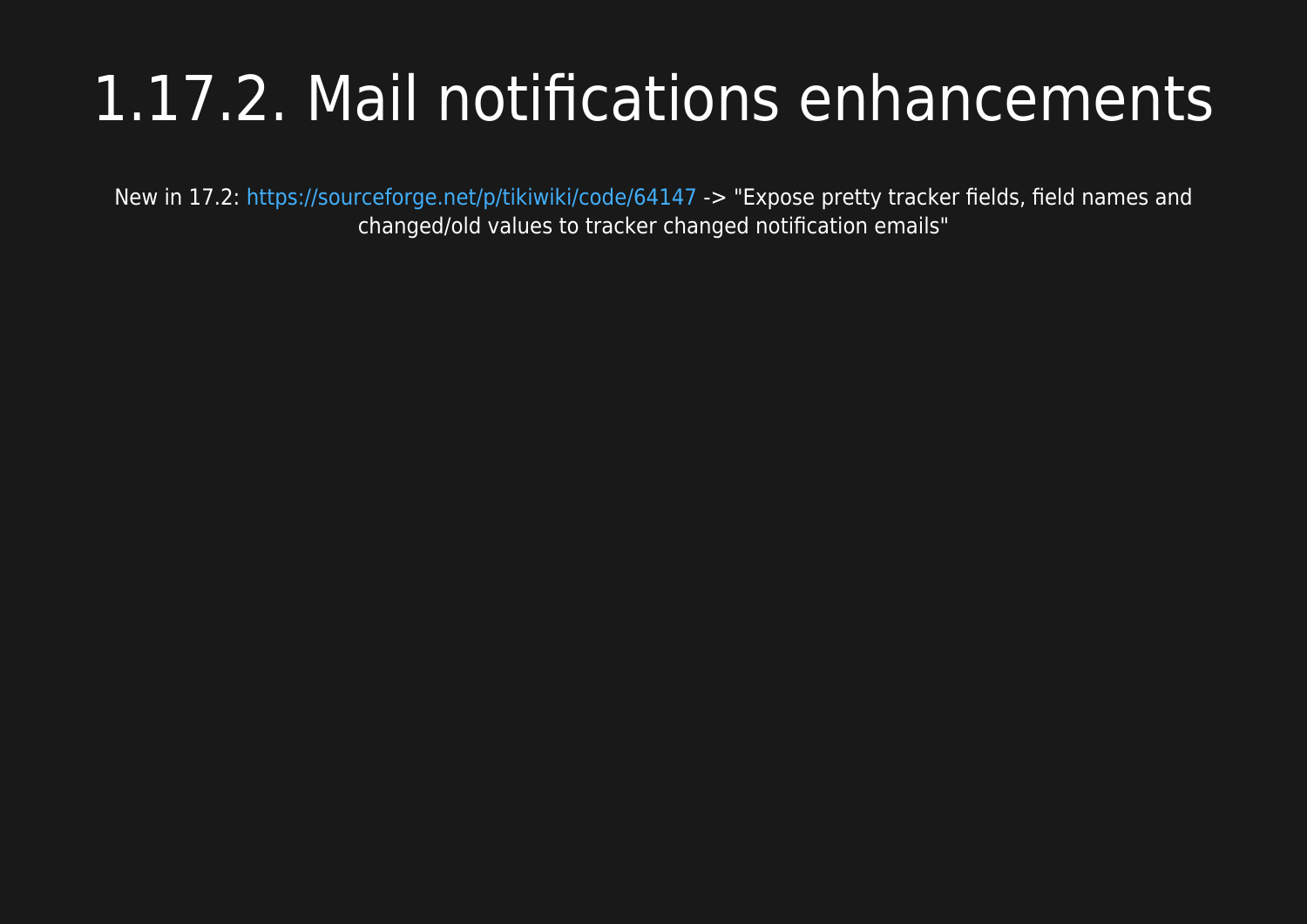# 1.18. Typography

[Typography](https://doc.tiki.org/Typography) support has been added, via [PHP SmartyPants](https://github.com/michelf/php-smartypants)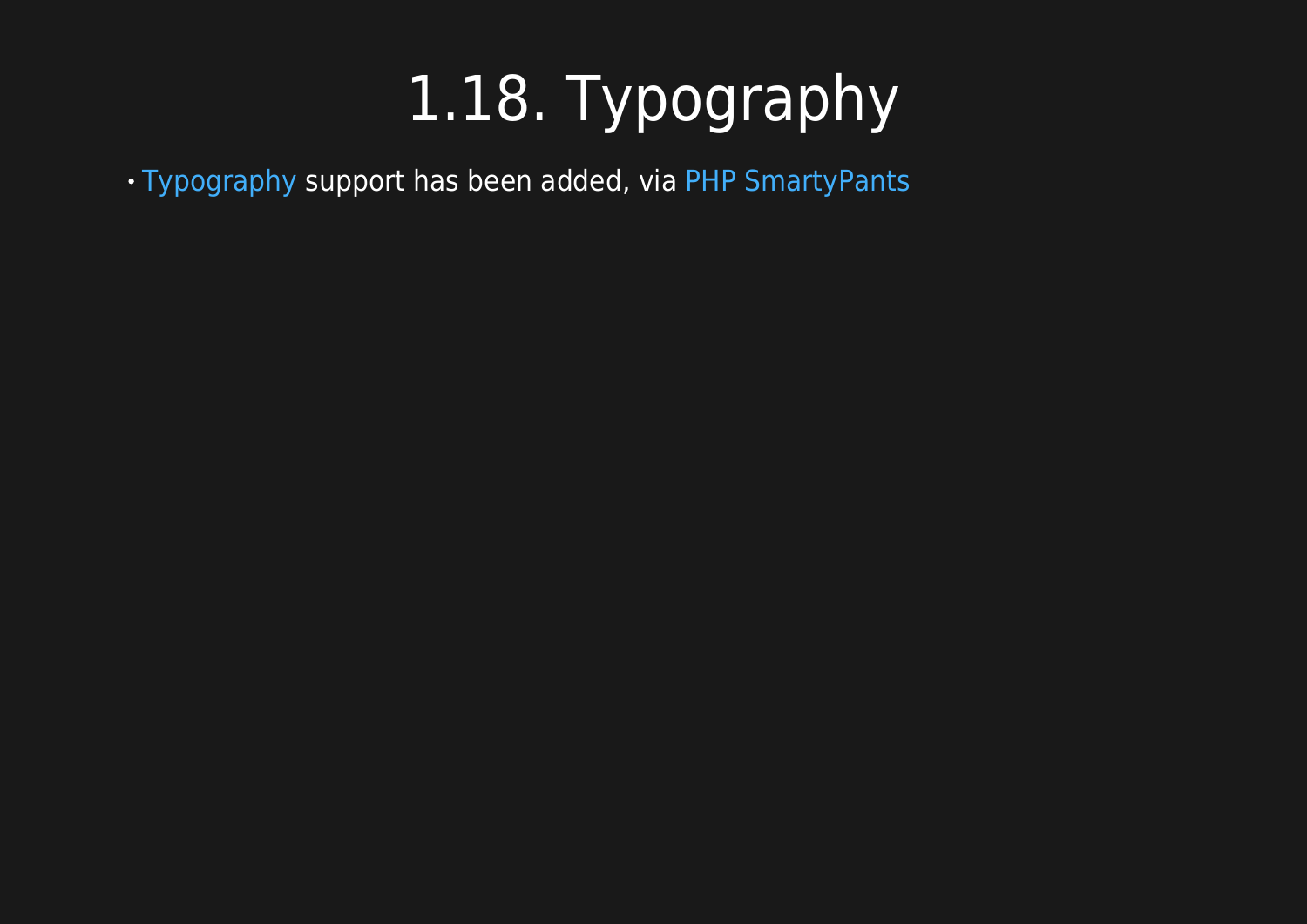#### 1.19. Wiki Pages

New param css was added to [Raw page display](https://doc.tiki.org/Raw-page-display) to allow usage of a wiki page as a CSS file download resource with mime type text/css. This can be useful if you have more sub-sites sharing the same CSS customizations. You do not need to copy-paste them (and keep track of changes) into the [Custom CSS](https://doc.tiki.org/Custom-CSS) anymore. You can just put a stylesheet @import there or link to the one page using Look & Feel → Customization → **Custom HTML Content** on all of them. When the page changes it will update on all the sites sharing the CSS code. It has also benefits of keeping the history of changes on that CSS code, locking or removing the edit permissions on that page and collaborative editing possibility. See [this page](http://themes.tiki.org/Tiki_org_family_customizations_CSS) as an example.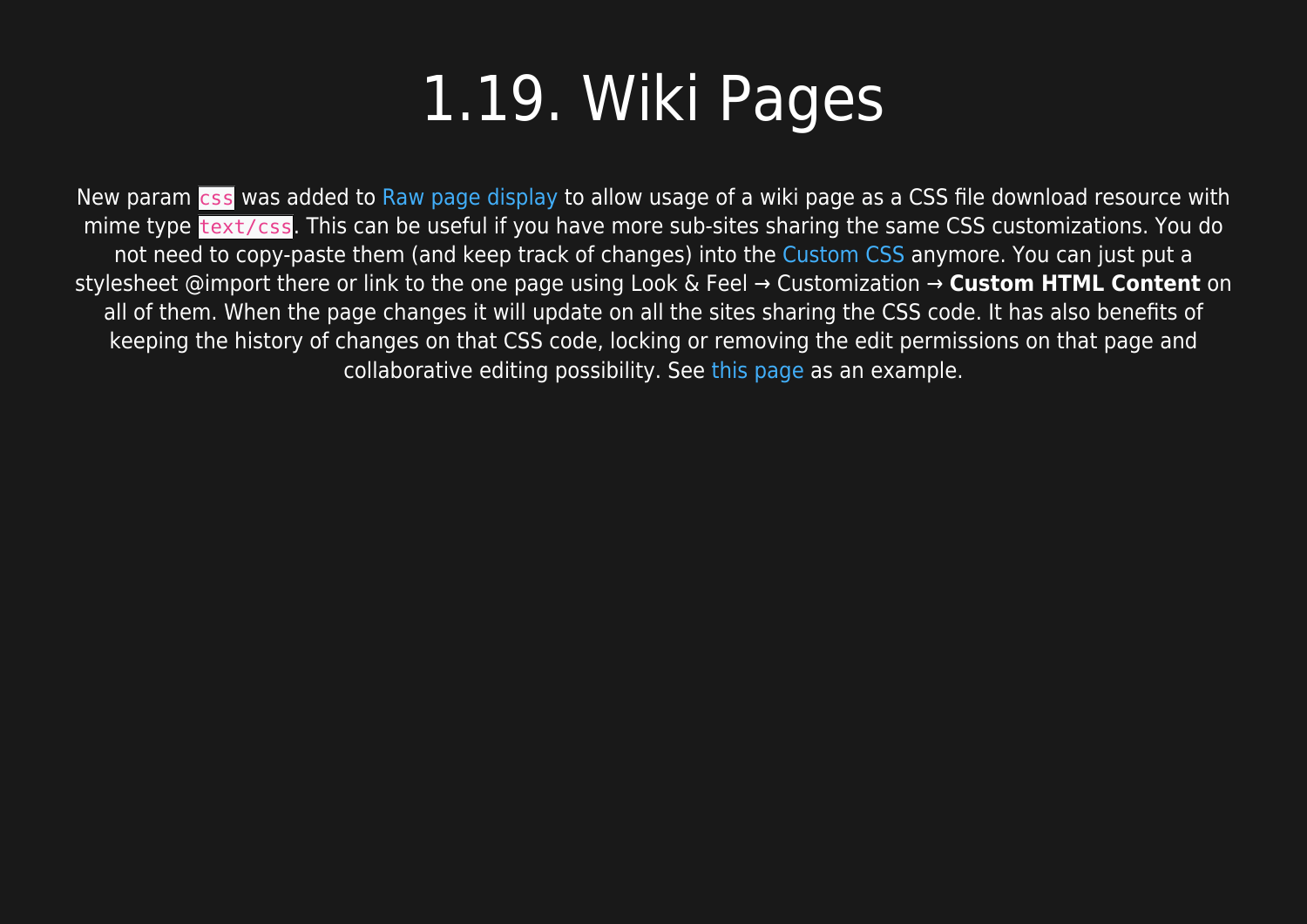## 1.20. Wiki Plugins

New or enhanced.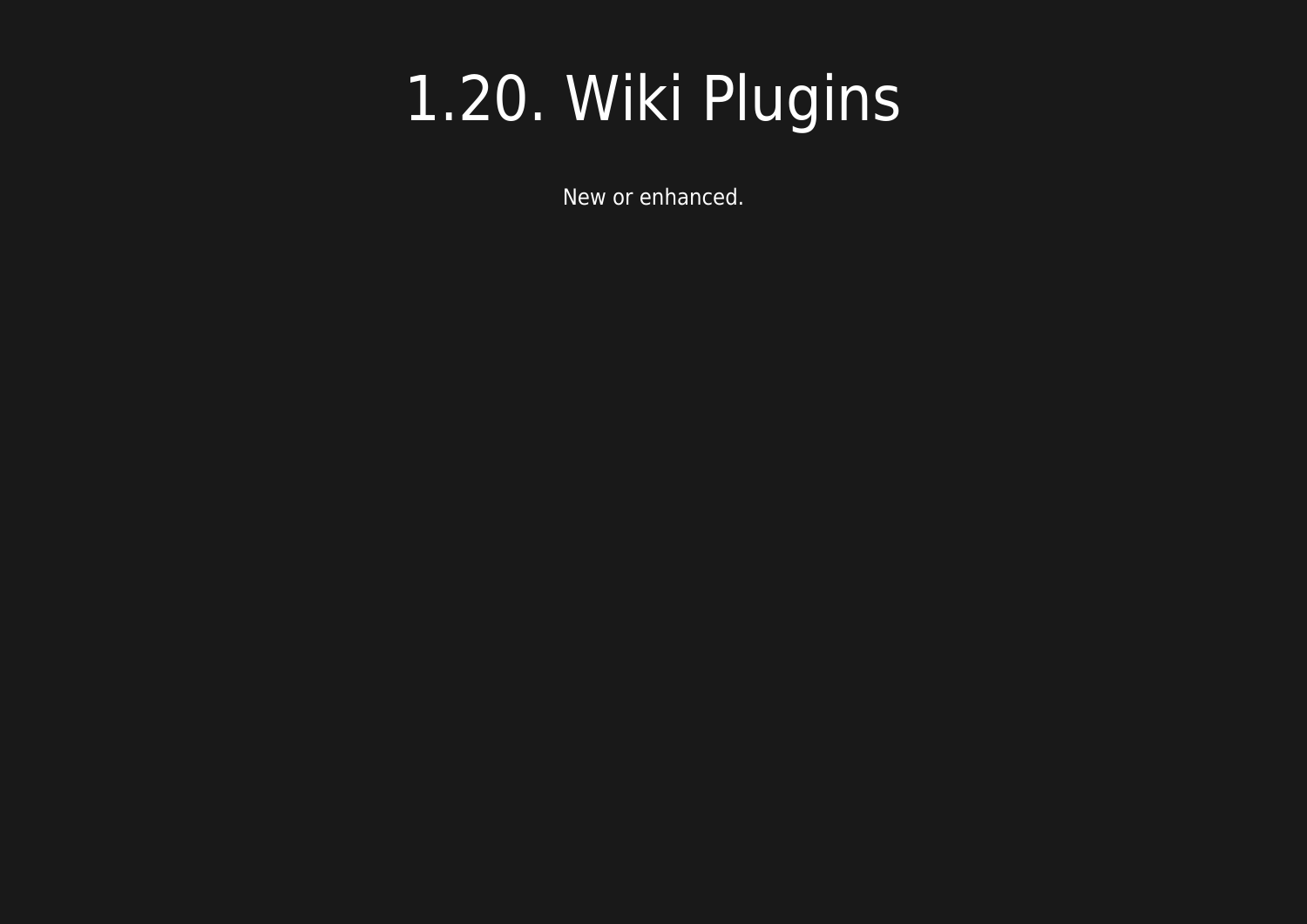## 1.20.1. Plugin Benchmark

Use this [wiki plugin](https://doc.tiki.org/wiki%20plugin) to perform some benchmarking analysis of the parsing of the wiki page or tiki object where the plugin is called in.

See [PluginBenchmark](https://doc.tiki.org/PluginBenchmark)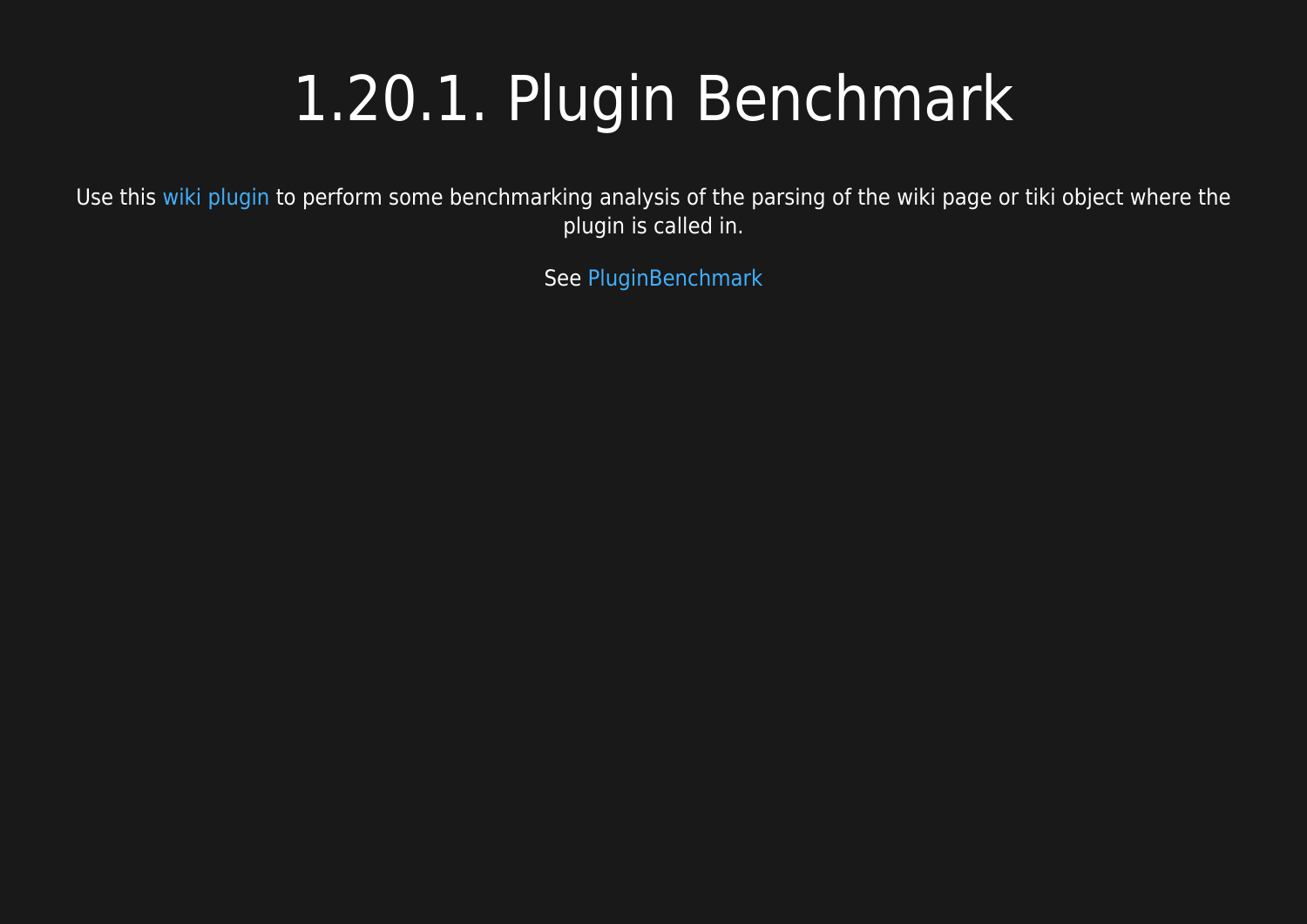# 1.20.2. Plugin CasperJS

New [wiki plugin](https://doc.tiki.org/wiki%20plugin) to allow using "CasperJS" in Tiki, which is a navigation scripting & testing utility for PhantomJS and SlimerJS (still experimental). It eases the process of defining a full navigation scenario and provides useful highlevel functions, methods & syntactic sugar for doing common tasks.

See [PluginCasperJS](https://doc.tiki.org/PluginCasperJS)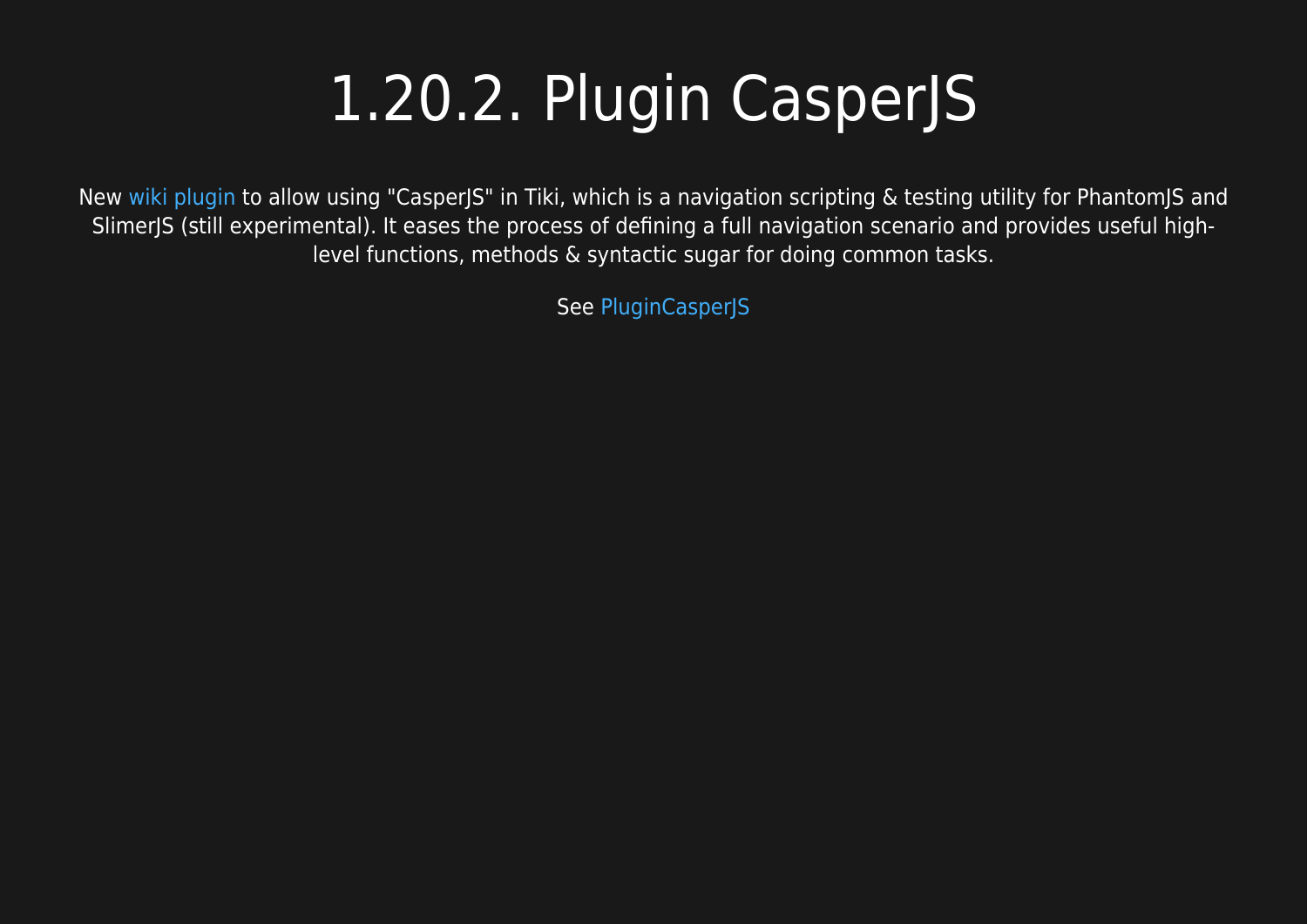## 1.20.3. Plugin Edit form

Totally rewritten and now using Bootstrap modal and proper AJAX services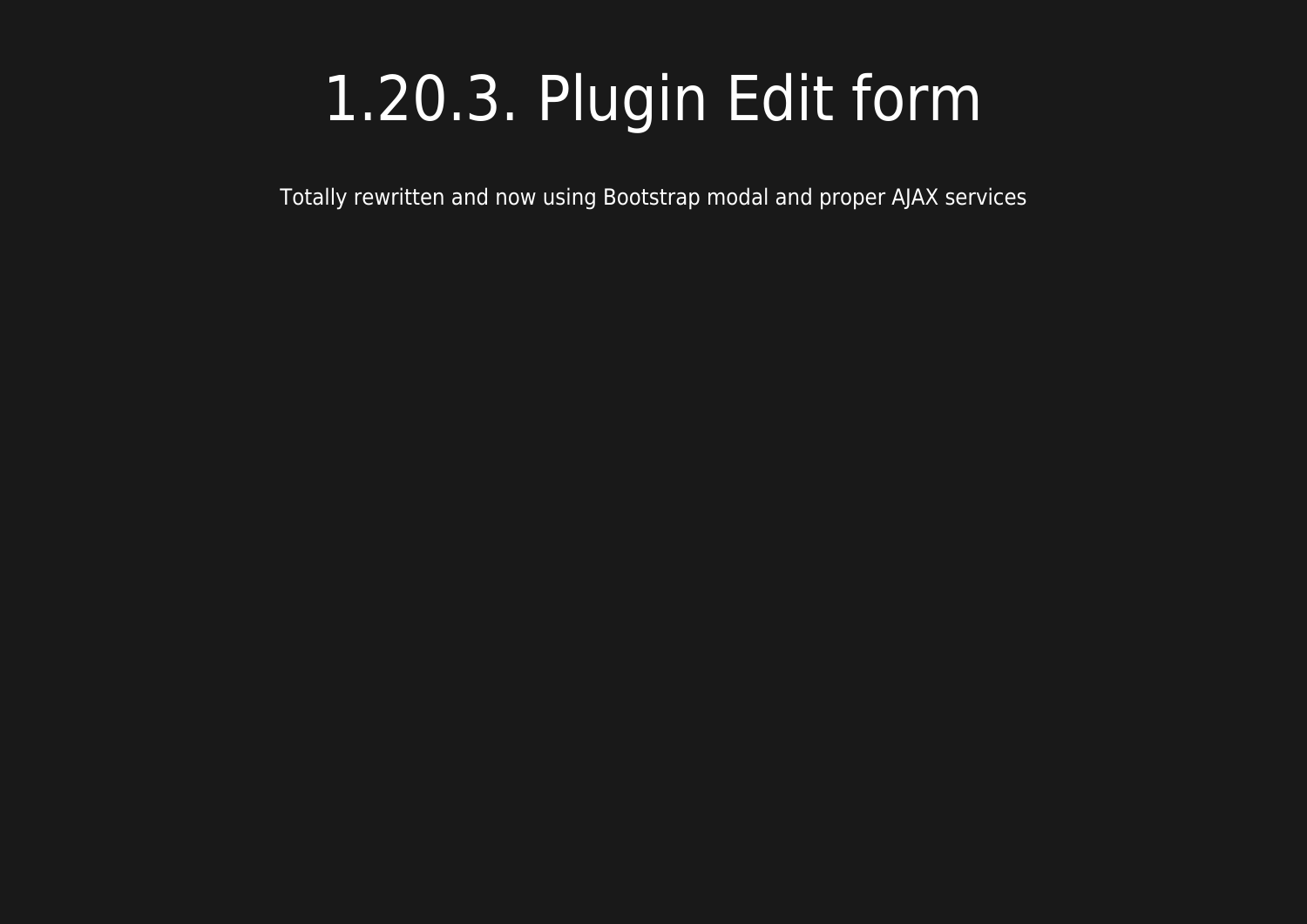# 1.20.4. Plugin FluidGrid

New [wiki plugin](https://doc.tiki.org/wiki%20plugin) to create a Bootstrap responsive grid (see [https://getbootstrap.com/examples/grid/\)](https://getbootstrap.com/examples/grid/) in Tiki's wiki text areas. That is, rows and columns of text, images, etc. can be created that will be arranged horizontally in wide screens but will respond dynamically in smaller screens so that good visibility of content is maintained.

This is a modern, "best practices" alternative to using the [Split plugin,](https://doc.tiki.org/PluginSplit) which creates a table for content layout, a deprecated method.

See [PluginFluidGrid](https://doc.tiki.org/PluginFluidgrid)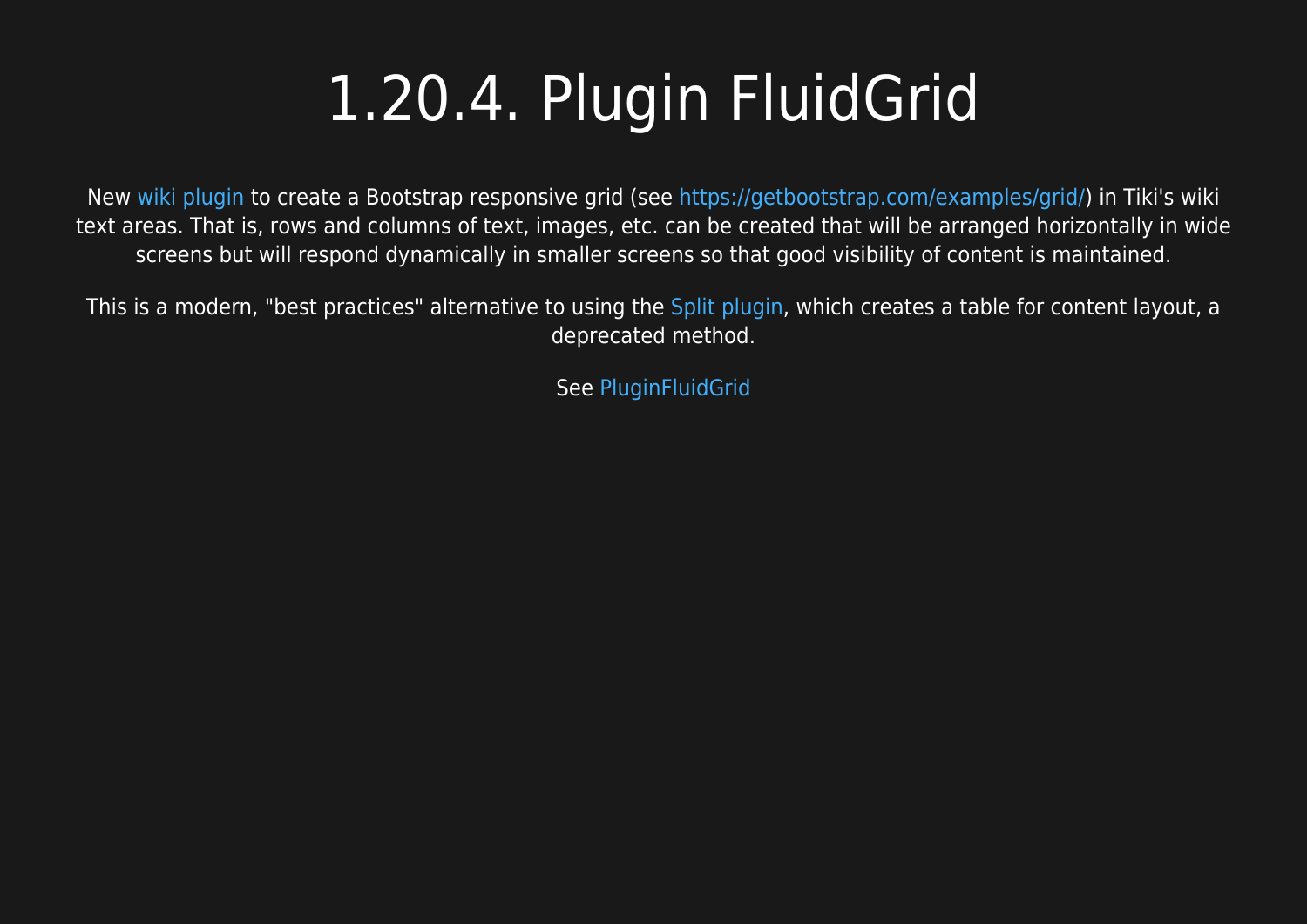## 1.20.5. Plugin H5P

New [wiki plugin](https://doc.tiki.org/wiki%20plugin) to create, share and reuse interactive html5 content in your browser. [Tiki17](https://doc.tiki.org/Tiki17) comes with the ability to display H5P objects, as well as an editor to create or modify them.

See [PluginH5P](https://doc.tiki.org/PluginH5P)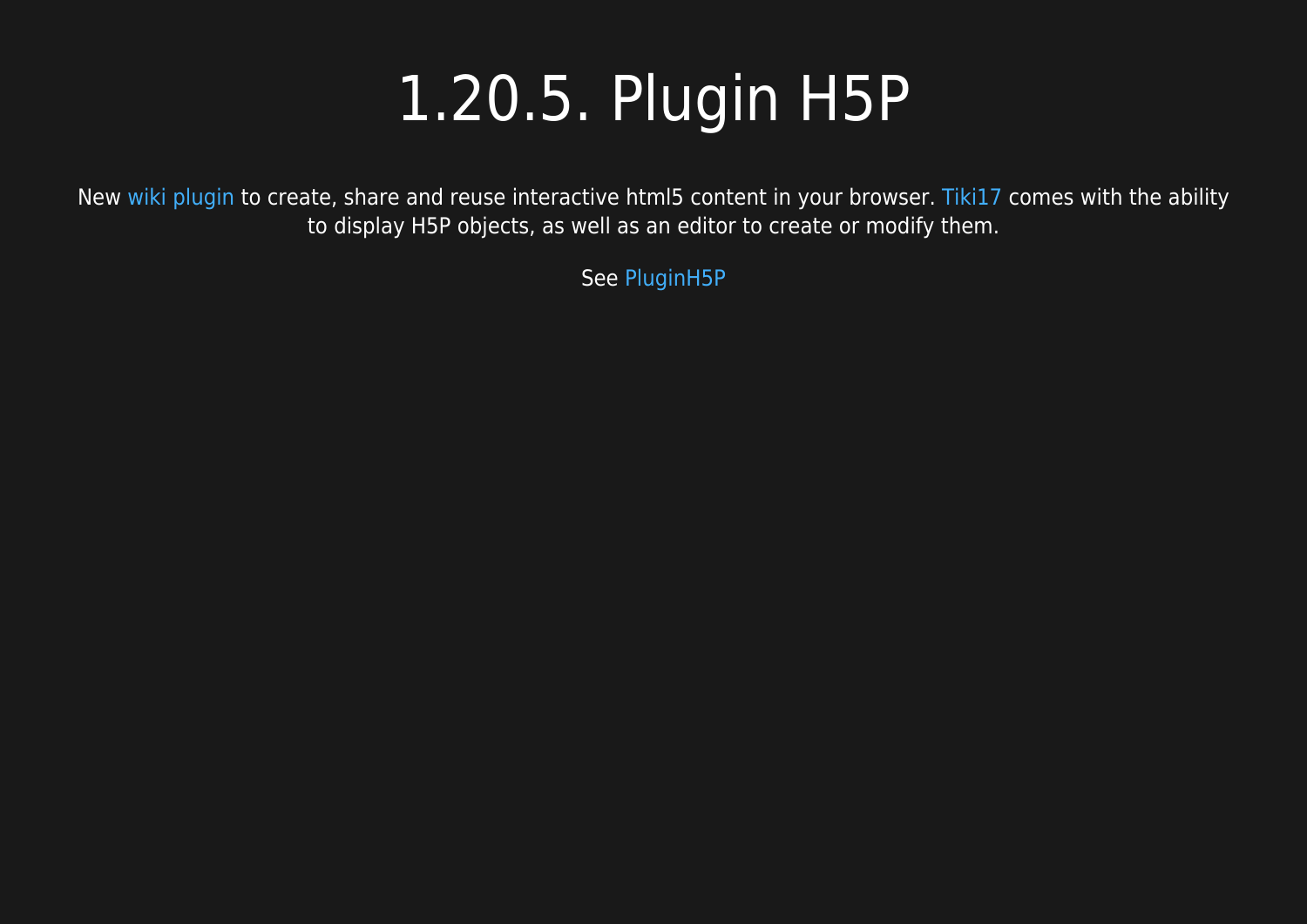# 1.20.6. Plugin List GUI

Beginnings of a Graphical User Interface for plugin list. Experimental so far and needs to be enabled on admin/textarea/plugins. A start of a documentation page can be found at [PluginList - Graphical User Interface](https://doc.tiki.org/PluginList---Graphical-User-Interface)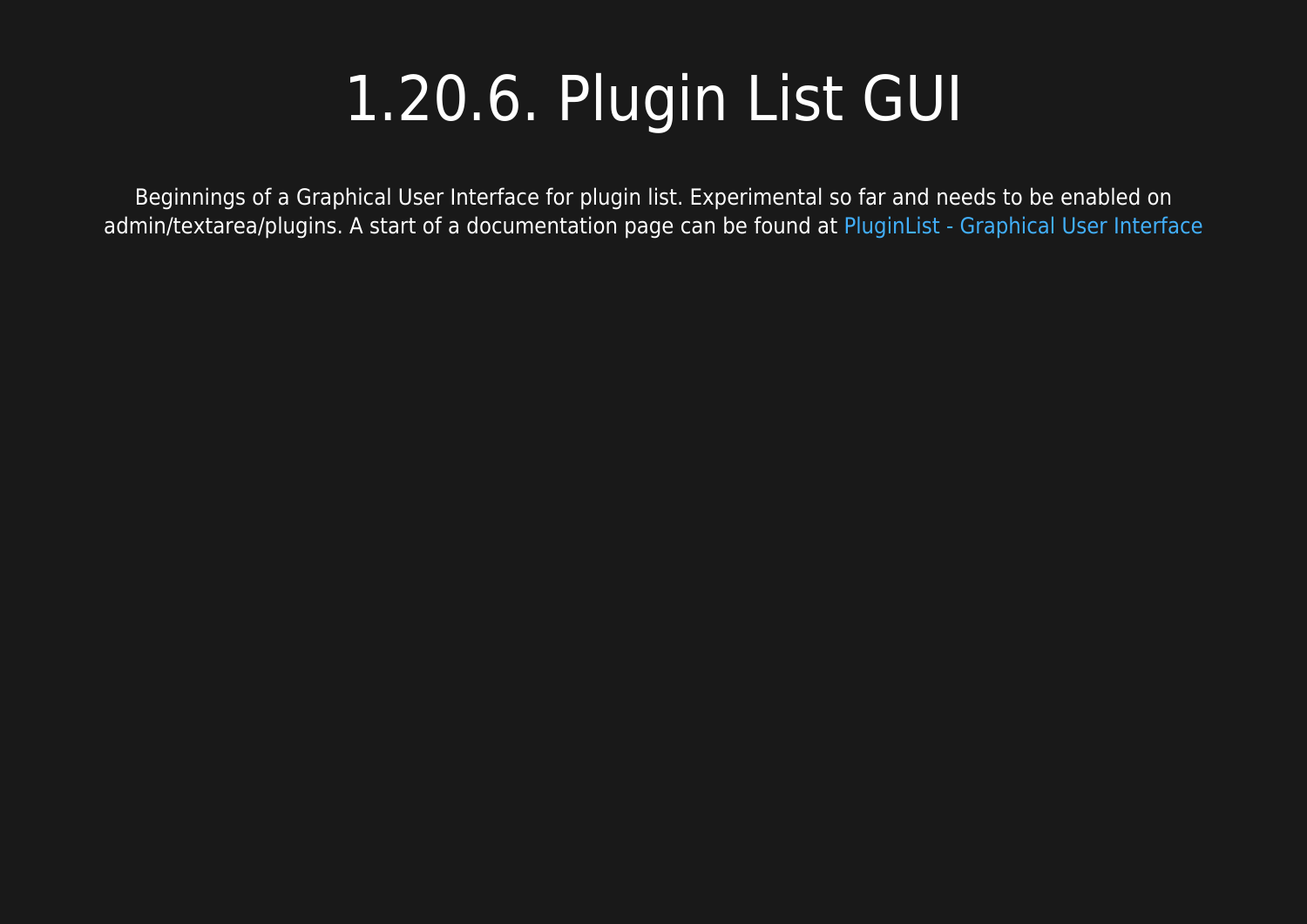# 1.20.7. Plugin HTML

New param tohead was added to the HTML wiki-plugin to allow insertion of the HTML tags to the HTML instead of rendering them in the content of the page.

See [PluginHTML](https://doc.tiki.org/PluginHTML)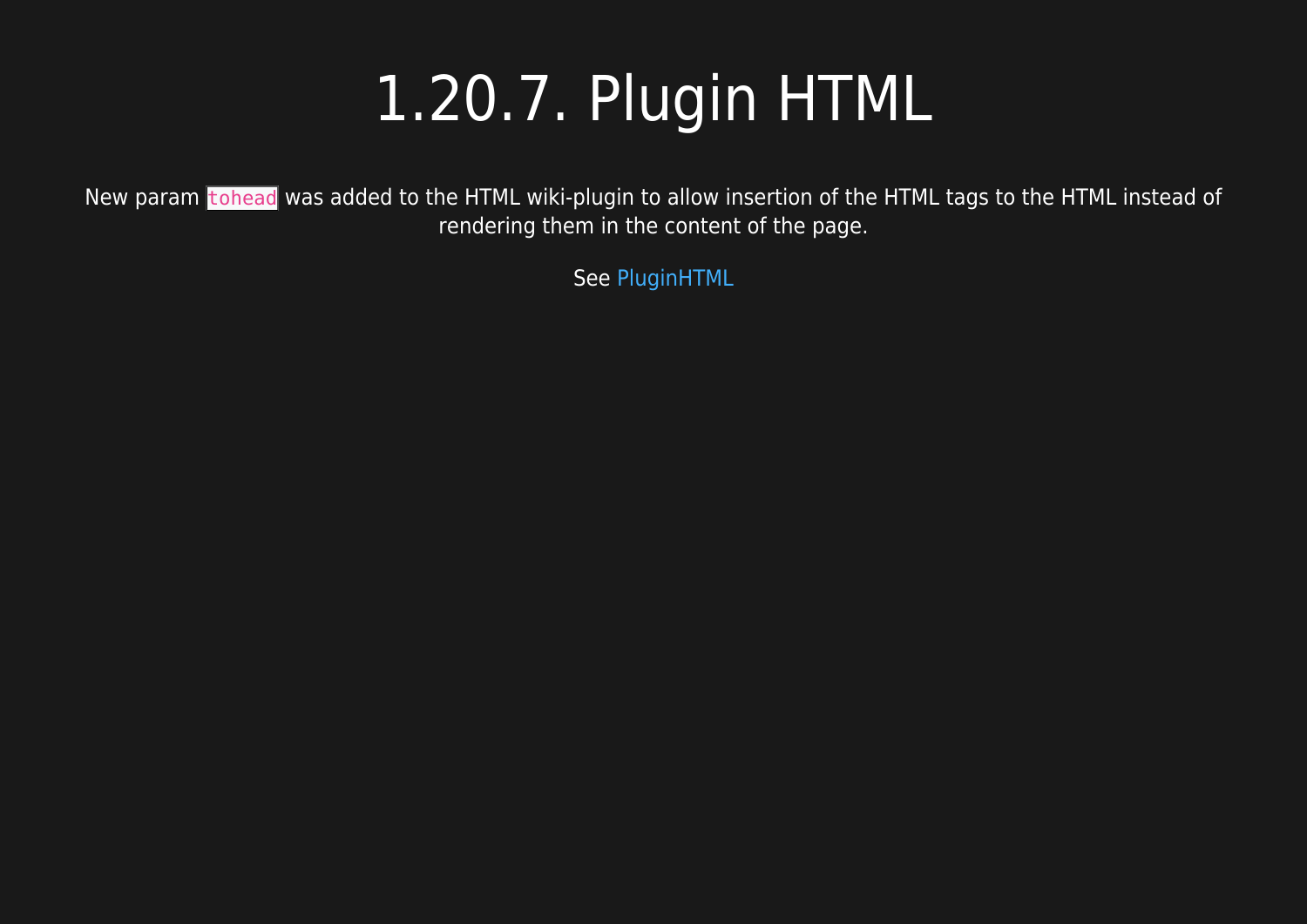## 1.20.8. Plugin ListExecute

Enhanced plugin. The EmailAction gets extended to be able to send pdf versions of wiki pages (new option

pdf\_page\_attachment)

See [PluginListExecute](https://doc.tiki.org/PluginListExecute)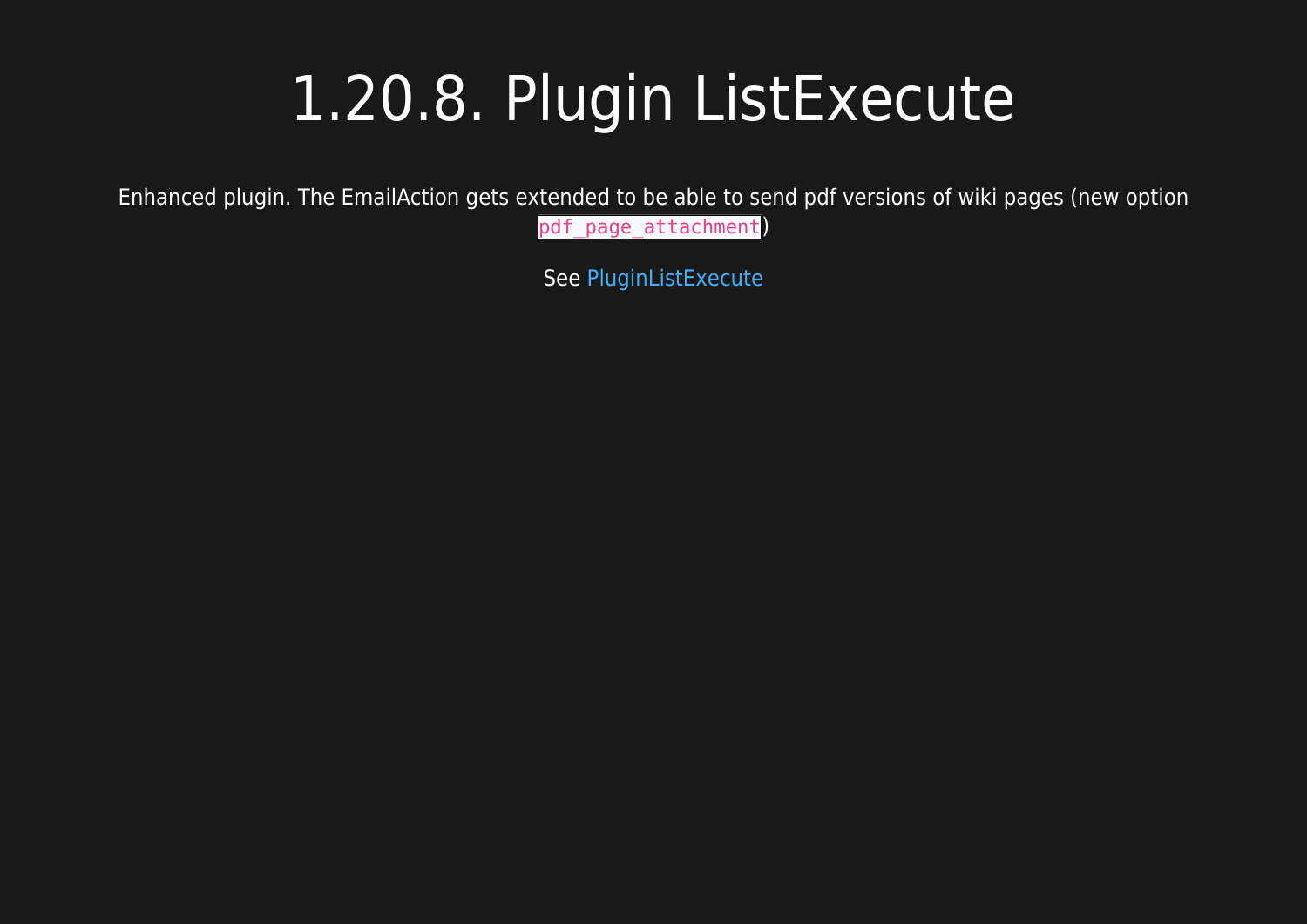# 1.20.9. Plugin MetaTag

New plugin. It allows to insert one or more custom ta> tags in the HTML of the page where the plugin is present. This is useful when you want to provide custom meta tags per page, e.g. for sharing with a specific image on [Social Networks](https://doc.tiki.org/Social-Networks).

As the meta tags are invisible and could be misused to provide false information about the shared page and also the body (data) of the plugin can be provided as raw HTML it always requires [plugin approval](https://doc.tiki.org/Plugin-Approval) by trusted site Admin/Editor on each edit.

See [PluginMetaTag](https://doc.tiki.org/PluginMetaTag)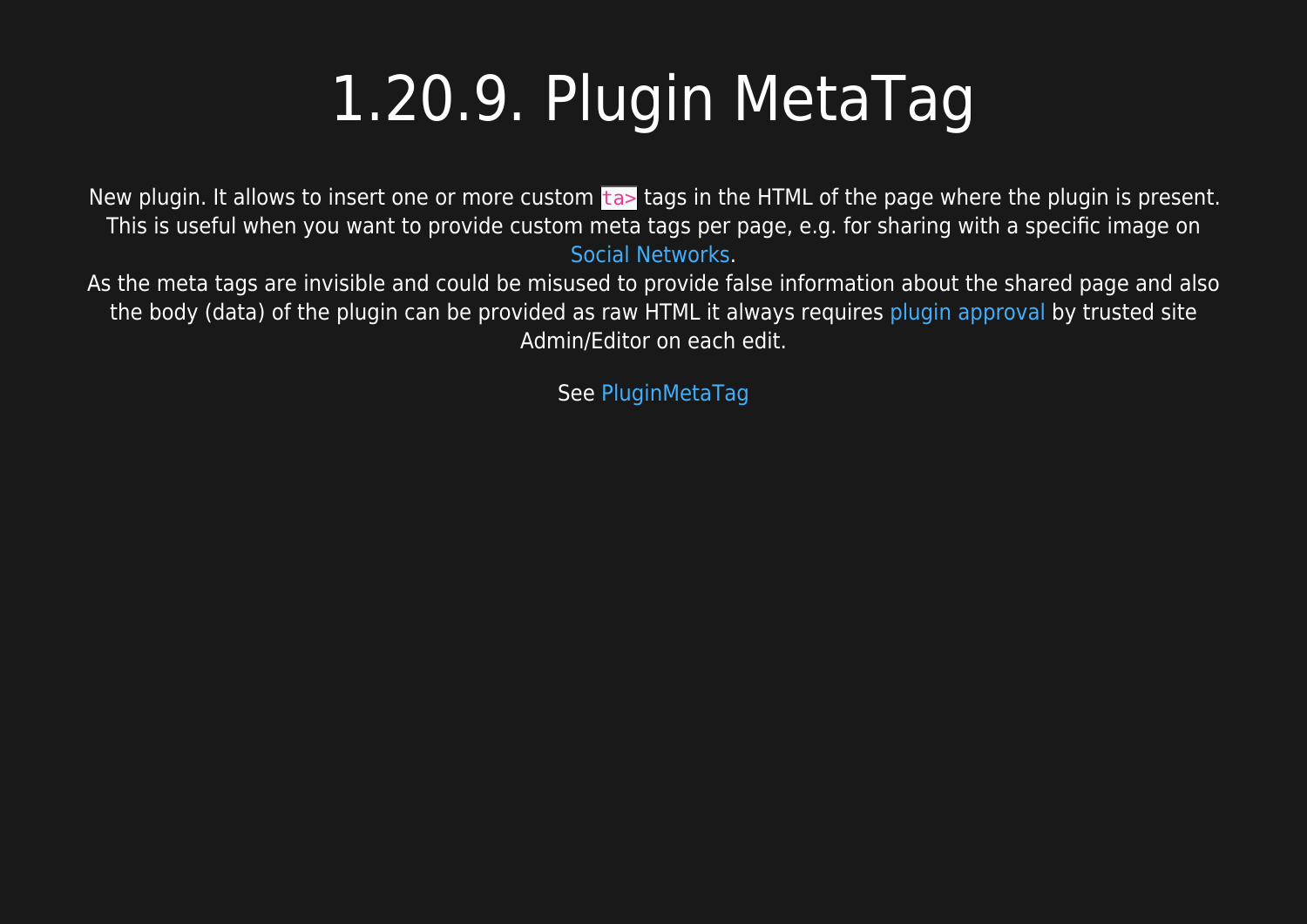## 1.20.10. Plugin Shorten

New plugin. It allows to show/hide a portion of a text.

See [PluginShorten](https://doc.tiki.org/PluginShorten)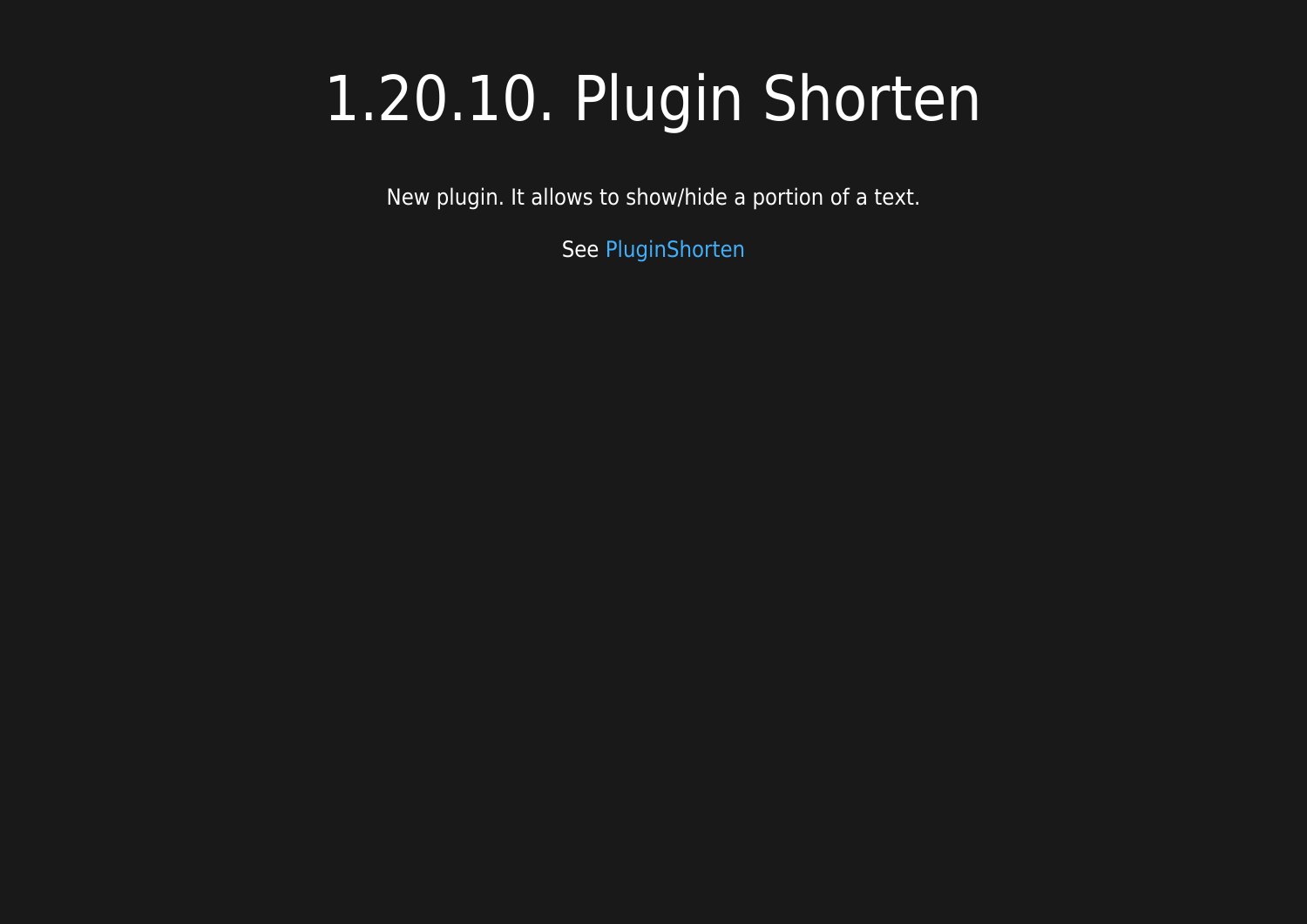#### 1.21. XMPP client (ConverseJS)

[XMPP](https://doc.tiki.org/XMPP)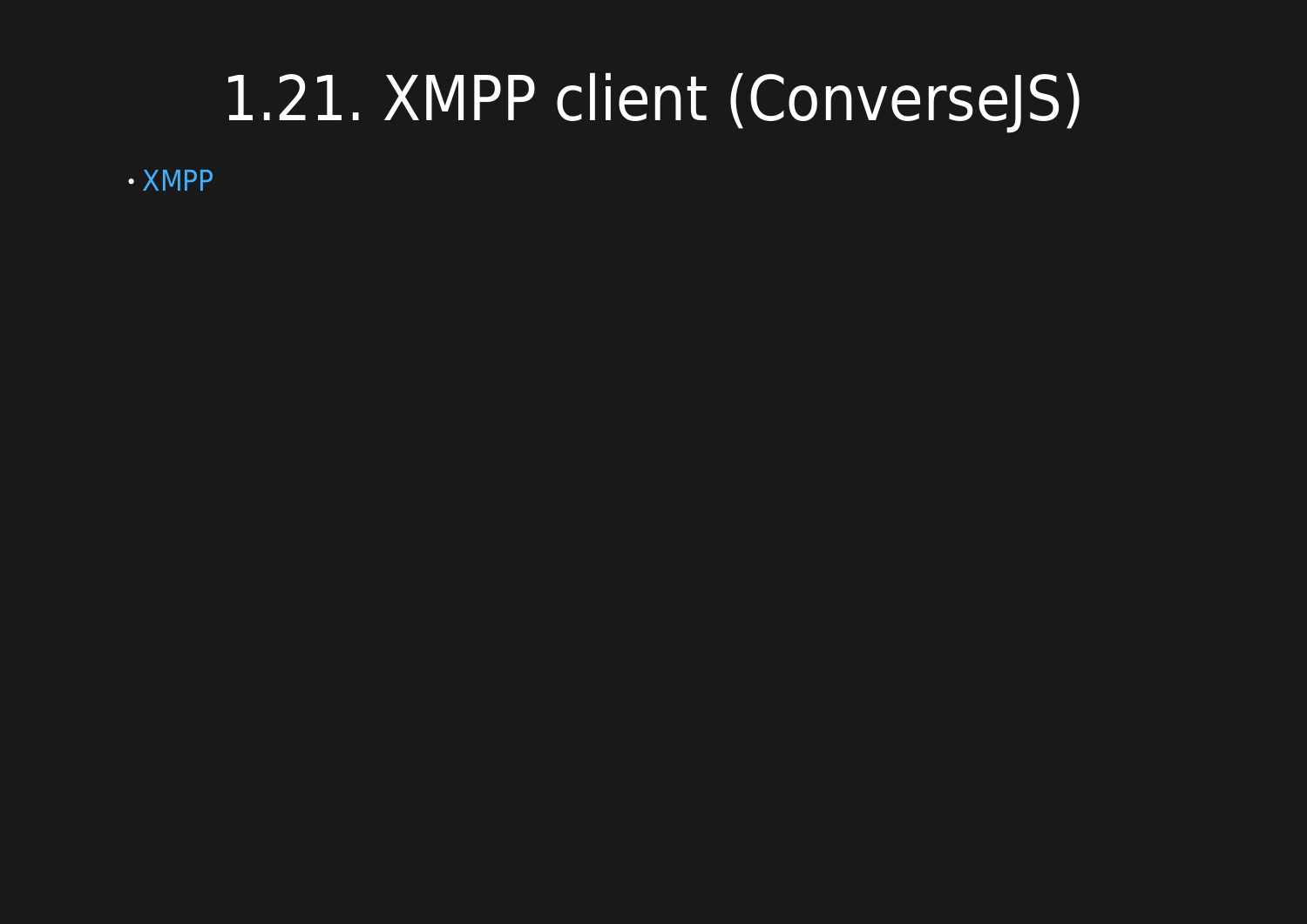#### 1.22. Zend Framework 2 -> 3

All libs have been upgraded to the minimum version required for Zend Framework 3: <https://sourceforge.net/p/tikiwiki/code/61858>

Ref:<https://github.com/zendframework/zendframework/blob/release-3.0.0/composer.json>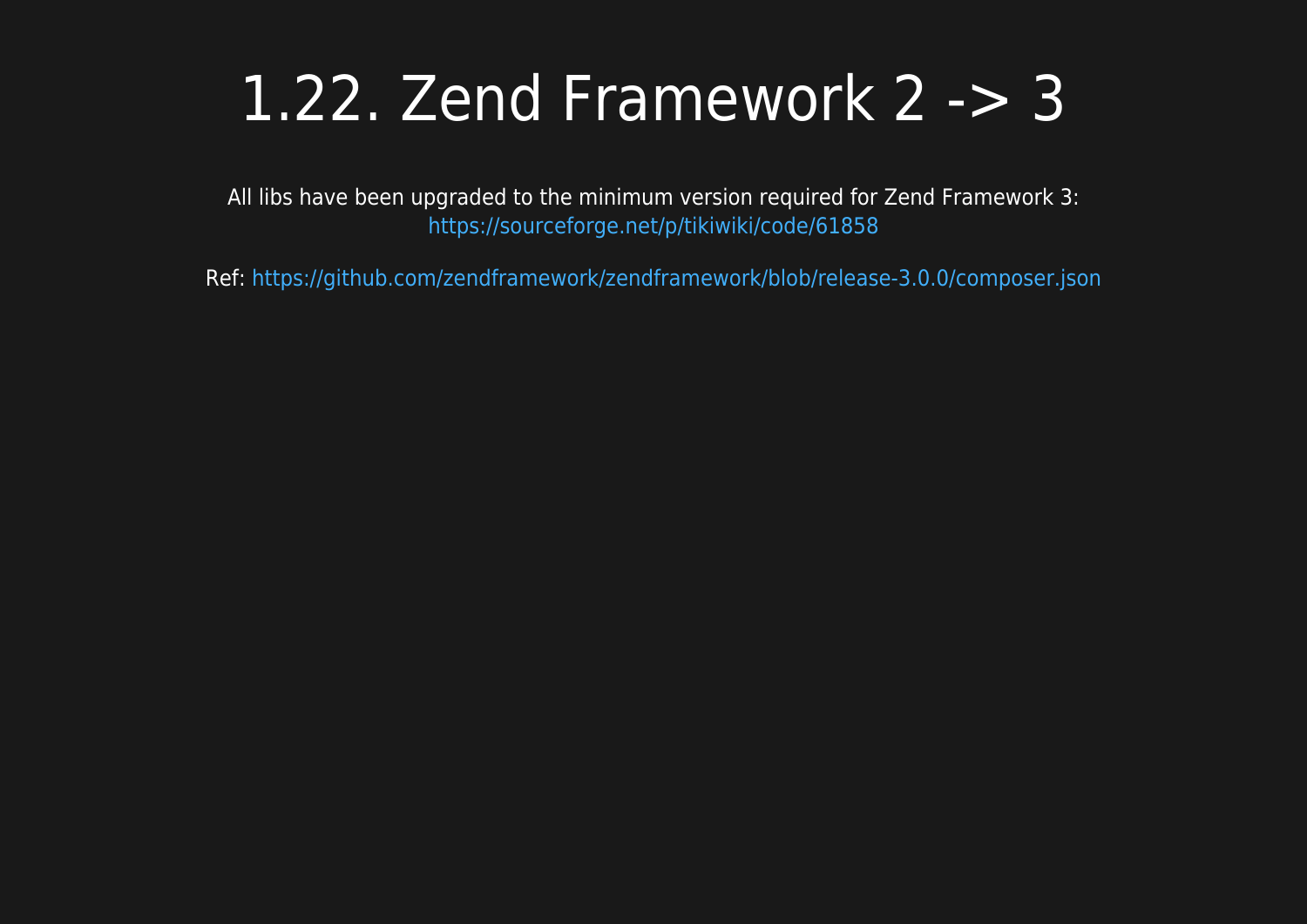#### 1.23. Custom translations

Uploading of custom translations has been changed to use JSON formatted text files, also options are added to manage different processing types of uploaded files (eg: merge with existing, replace, etc) It is also possible to download translations as custom.php and custom.json from the user interface.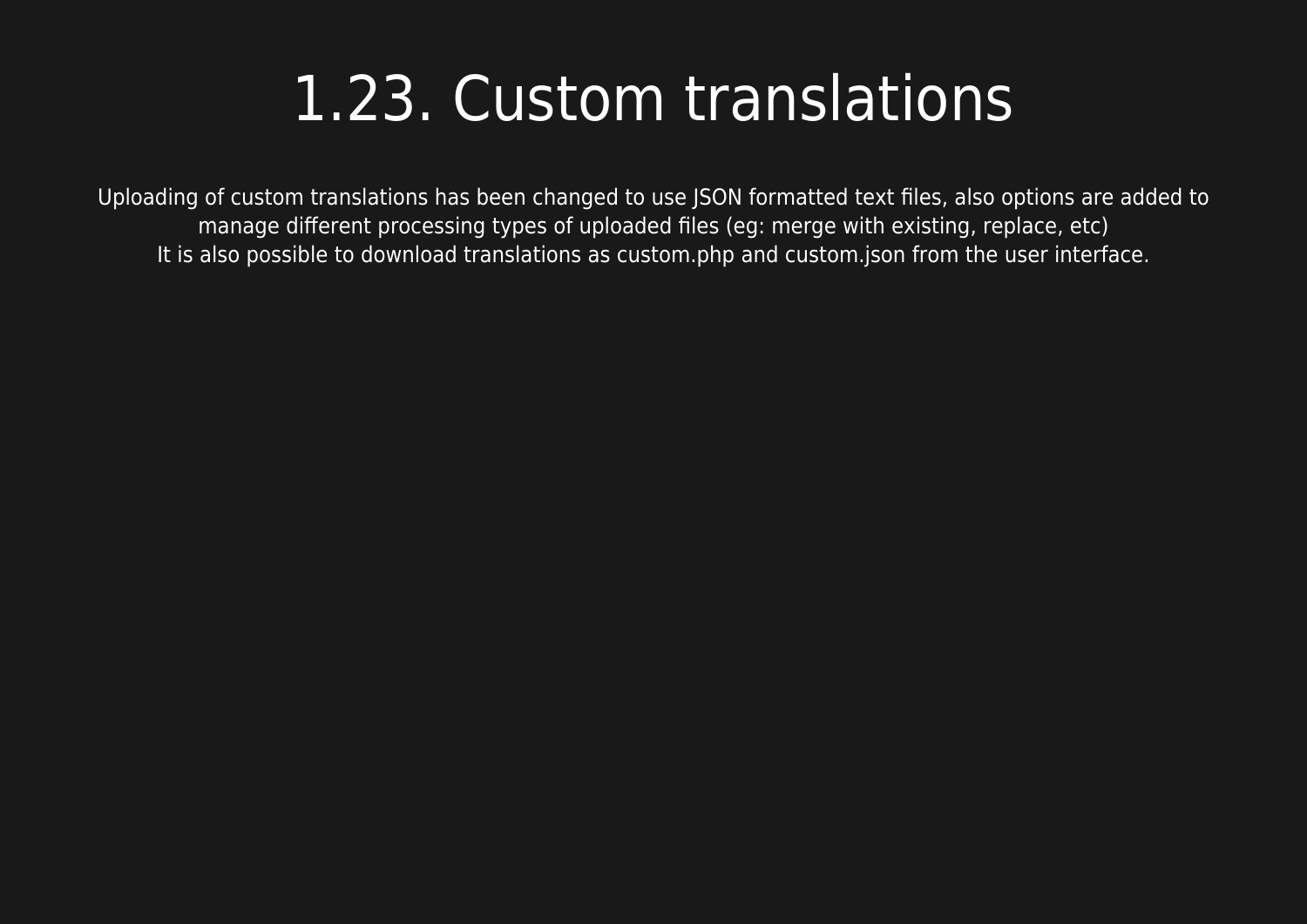#### 1.24. Webservices

Numerous fixes and updates including: support for JSON "post body" content type, direct indexing of webservices so the results available in list plugins etc (using the index and mindex output type of webservice "template"), moved management of webswervices to tiki-admin\_webservices.php. General reliability and performance improvements.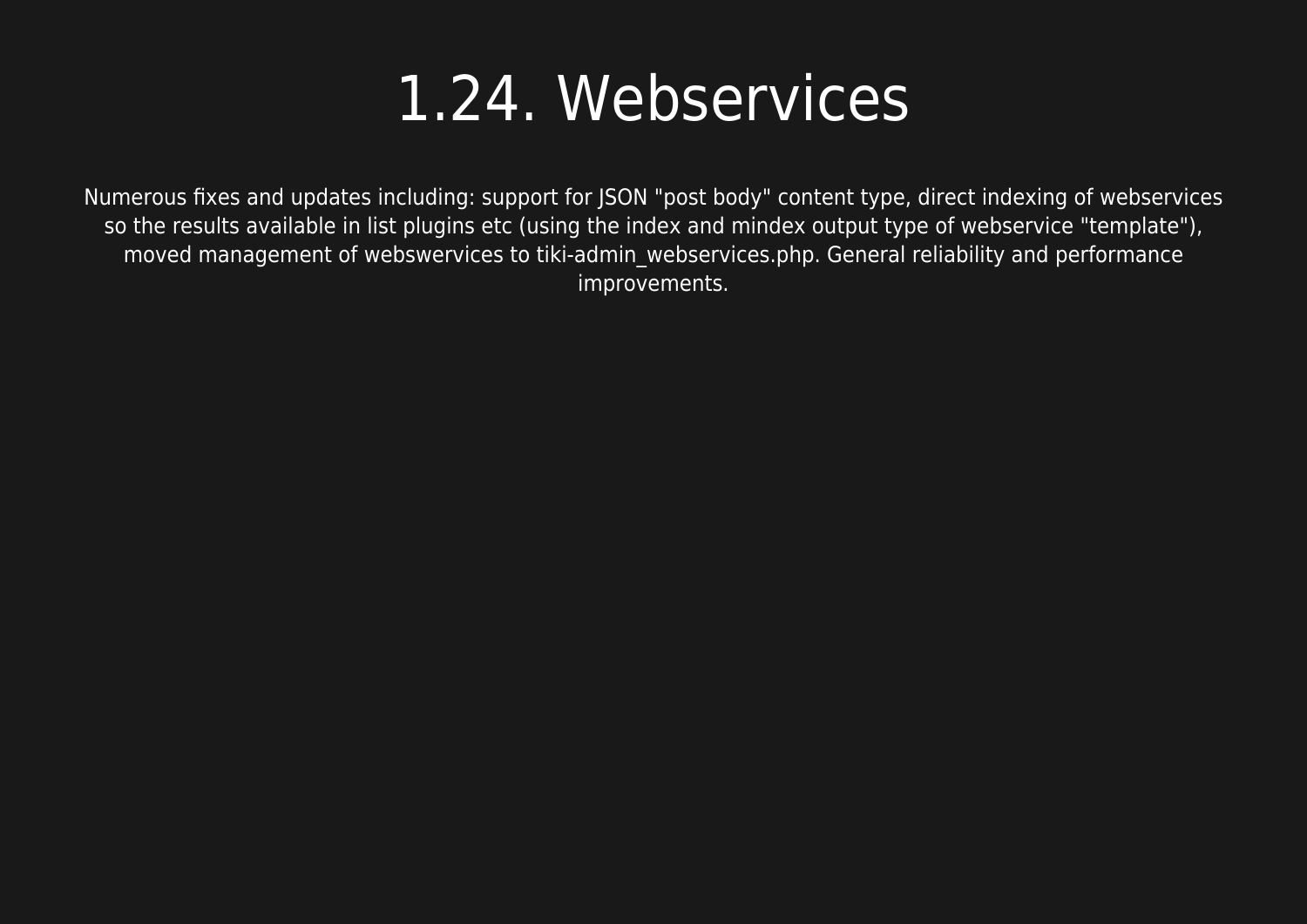# 1.25. Upgrade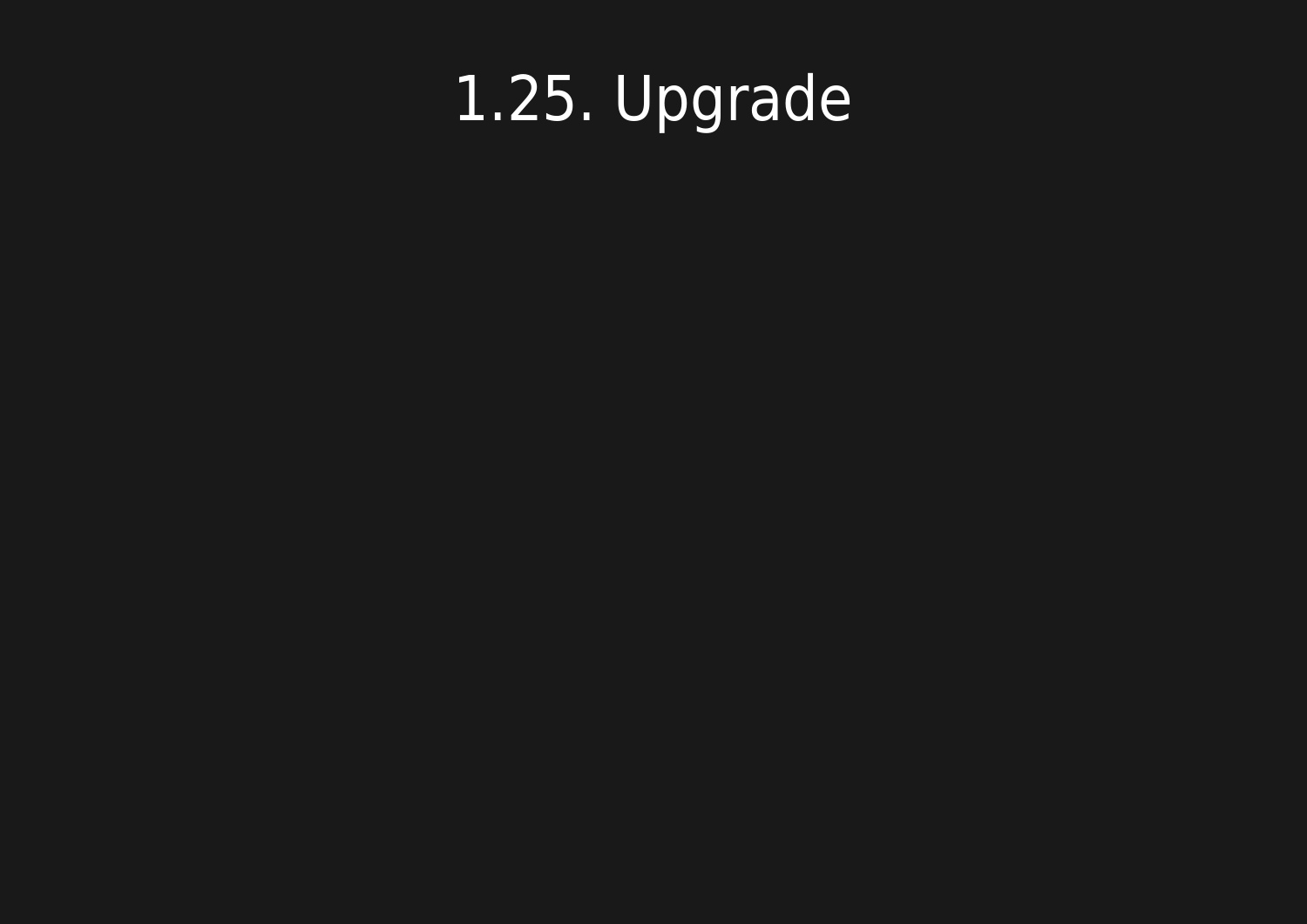# 1.25.1. Favicon Upgrades

[Favicons](https://doc.tiki.org/Favicon) have undergone a fundamental change in the way they are handled. When upgrading to tiki 17, you will need to move your favicons into /themes/yourtheme/favicons. Renaming your favicons may also be necessary. Browse to /themes/base\_files/favicons to see the file names you may override with custom favicons. Using a custom named favicon-16x16.png will prevent any of the tiki favicons from displaying on your website, so upgrades should be easy. You may also choose to upgrade your favicons. Generating new modern favicons takes 5 minutes at <http://realfavicongenerator.net>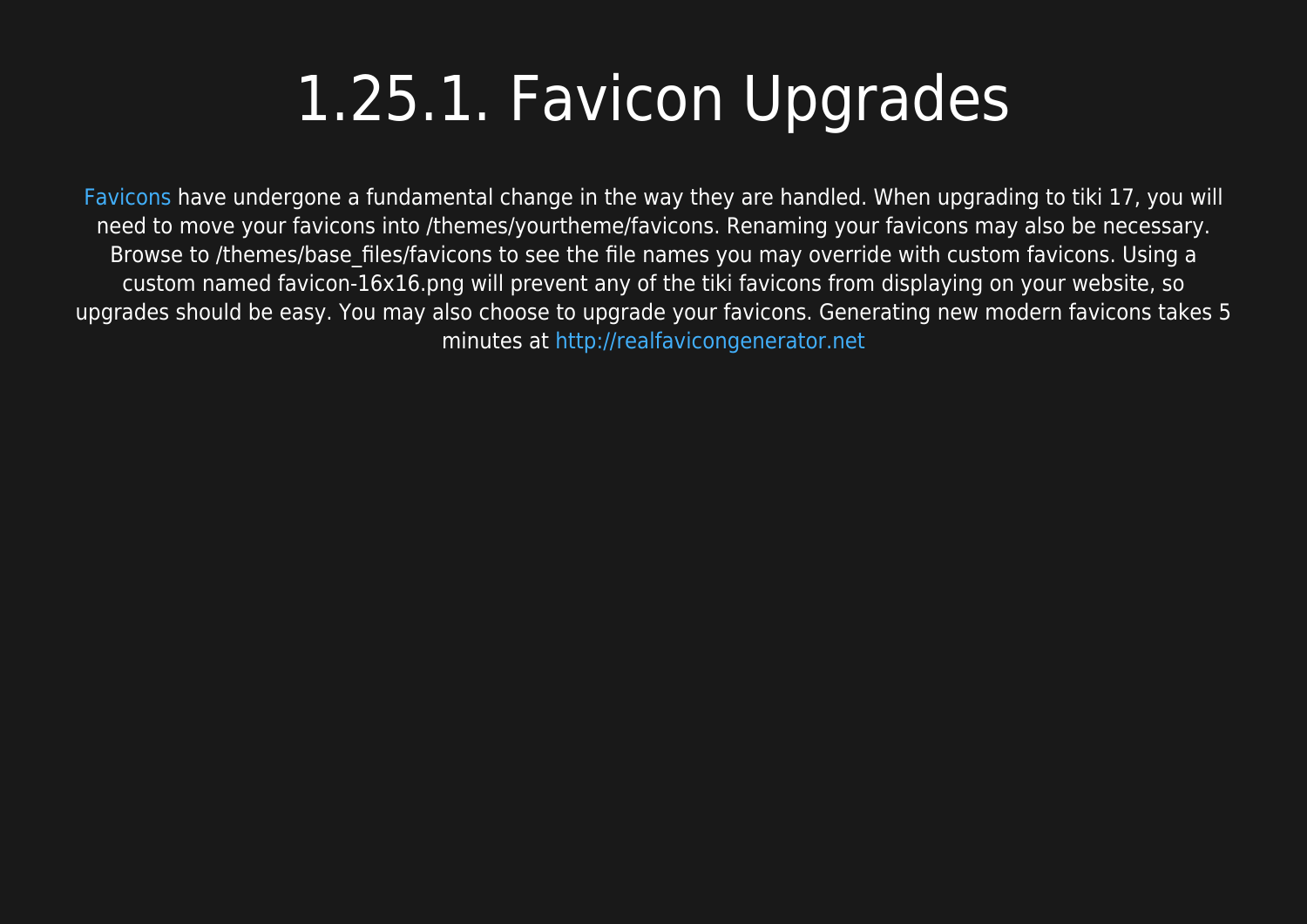# 1.25.2. File Whitelisting

Tiki now uses file whitelisting as an extra security precaution. This will effect tiki subdirectories. If you have added additional files into the tiki directory structure, you may not be able to browse to them any longer.

- Whitelisting is based on file types, so adding a similarly named file should be ok. e.g. files used for themes won't be affected in the themes directory etc.
- Files in the tiki **root directory** will **not be affected**.
- Any **custom subdirectory** placed within the home directory will **not be affected**.
- Files uploaded to the **file gallery** will **not be affected**.
- Only browser access to these files will be affected, so PHP access to these files remains unchanged.

We recommend that you place all your theme related files in your theme folder, and any additional files within a custom directory placed in the web root.

You may override the whitelisting by modifying the htaccess file (or equivalent server file) located in the first subdirectory of the file you need to enable.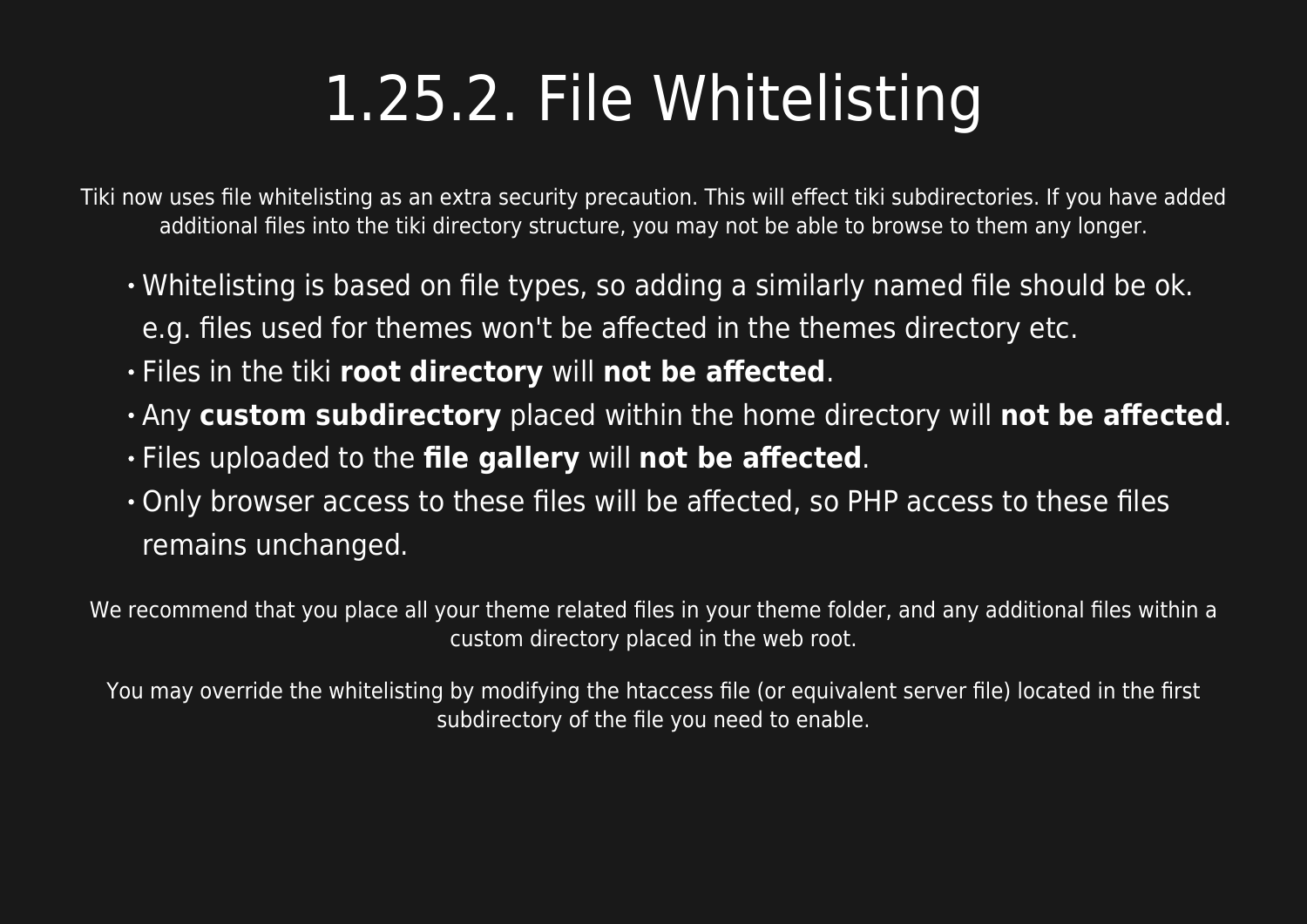## 1.25.3. Image Redirects from Tiki 9 Disabled

For the release of tiki 9, many of locations of images in tiki changed. We have until now redirected those images from the old location to the new location. We have disabled those redirects in tiki 17. If you have a theme or otherwise use these pre-tiki 9 image locations, they will stop working. You are urged to update the image locations within your code. Alternatively, you may re-enable the image redirection by uncommenting them from your htaccess file.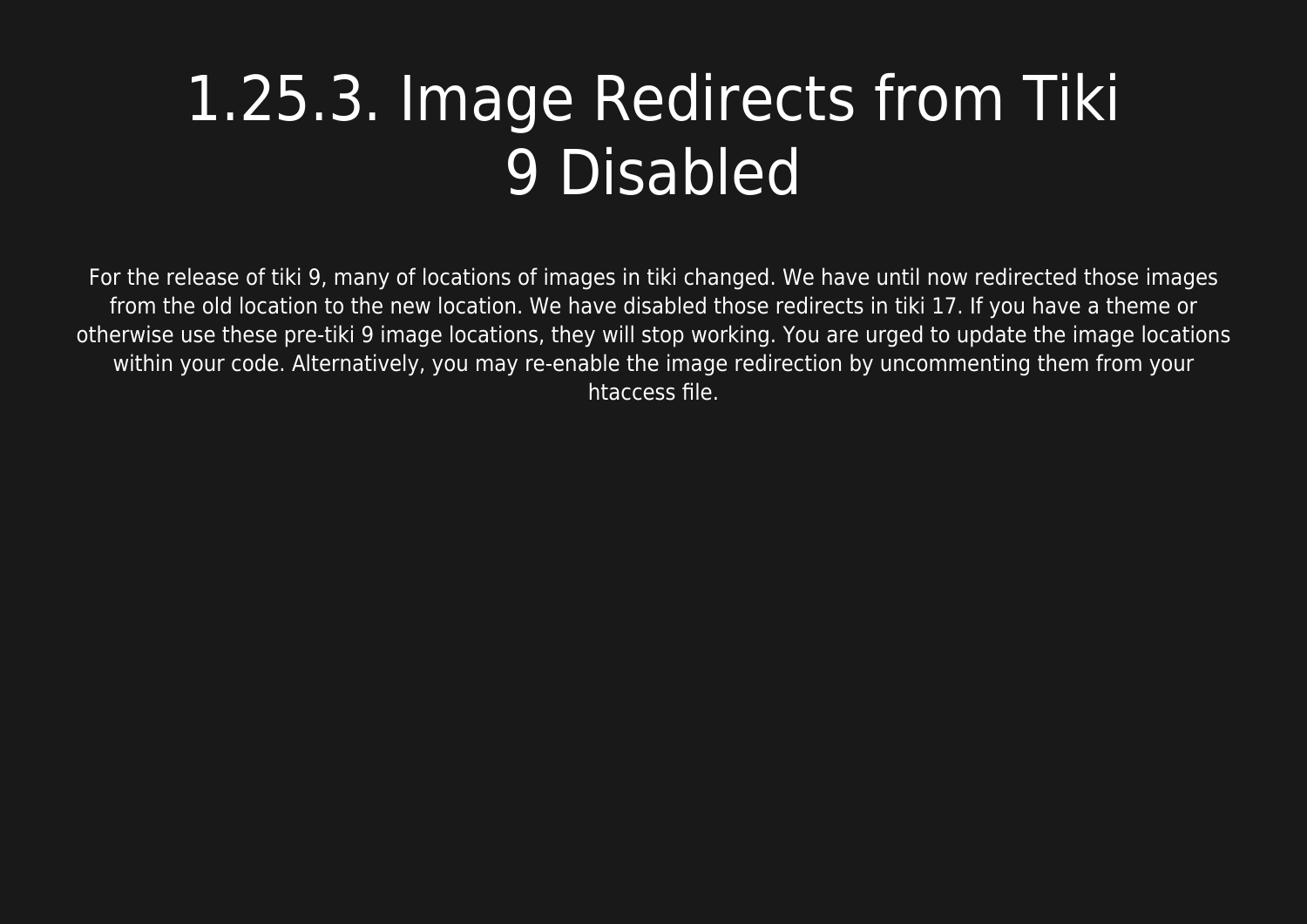# 1.25.4. Plugin TopFriends removed

[PluginTopFriends](https://doc.tiki.org/PluginTopfriends) removed because it had been broken for a while, and not worth fixing.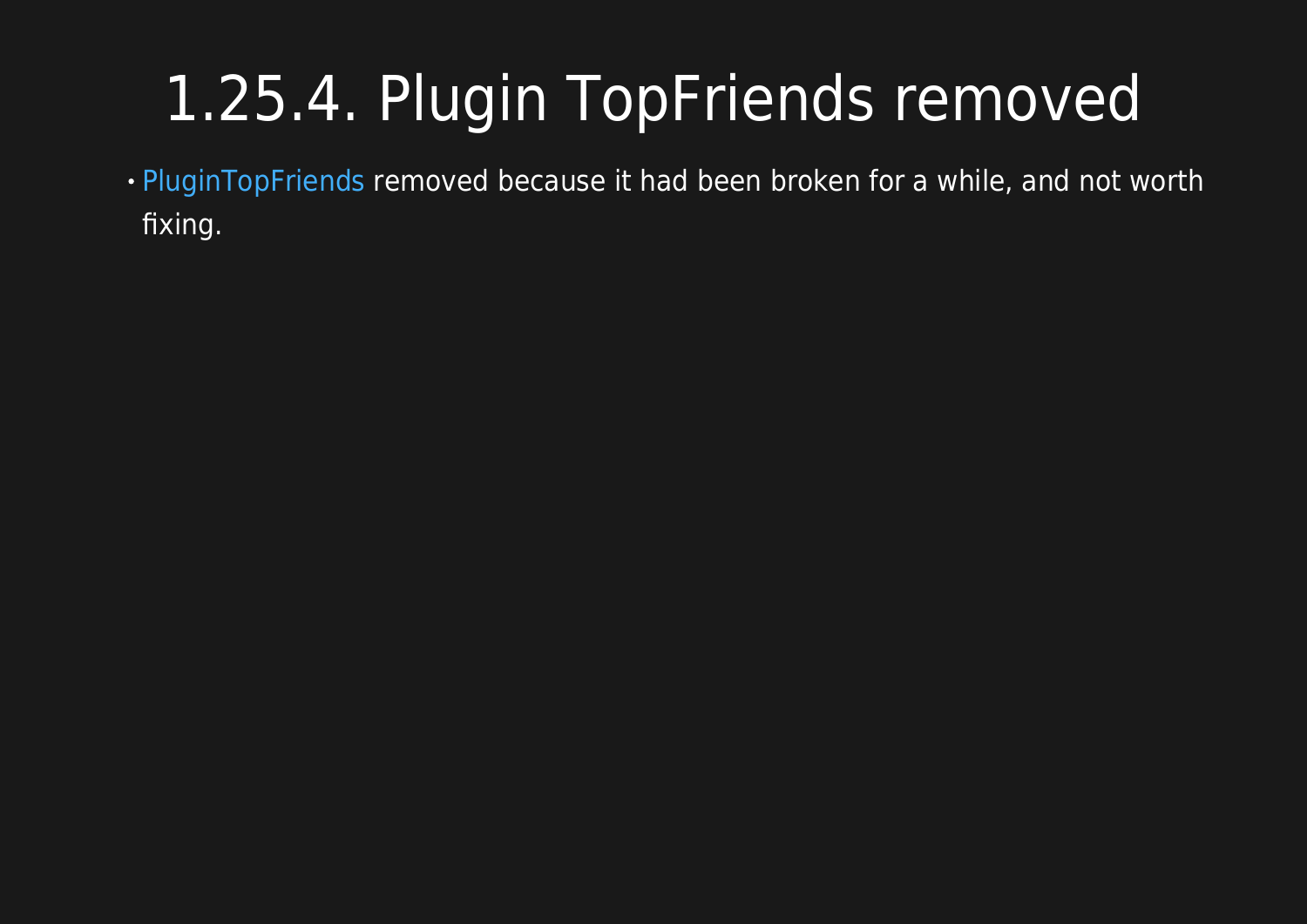## 1.25.5. Screencast (jCapture) removed

jCapture for [Screencast](https://doc.tiki.org/Screencast) feature has been removed. More information: <https://dev.tiki.org/Endangered+features>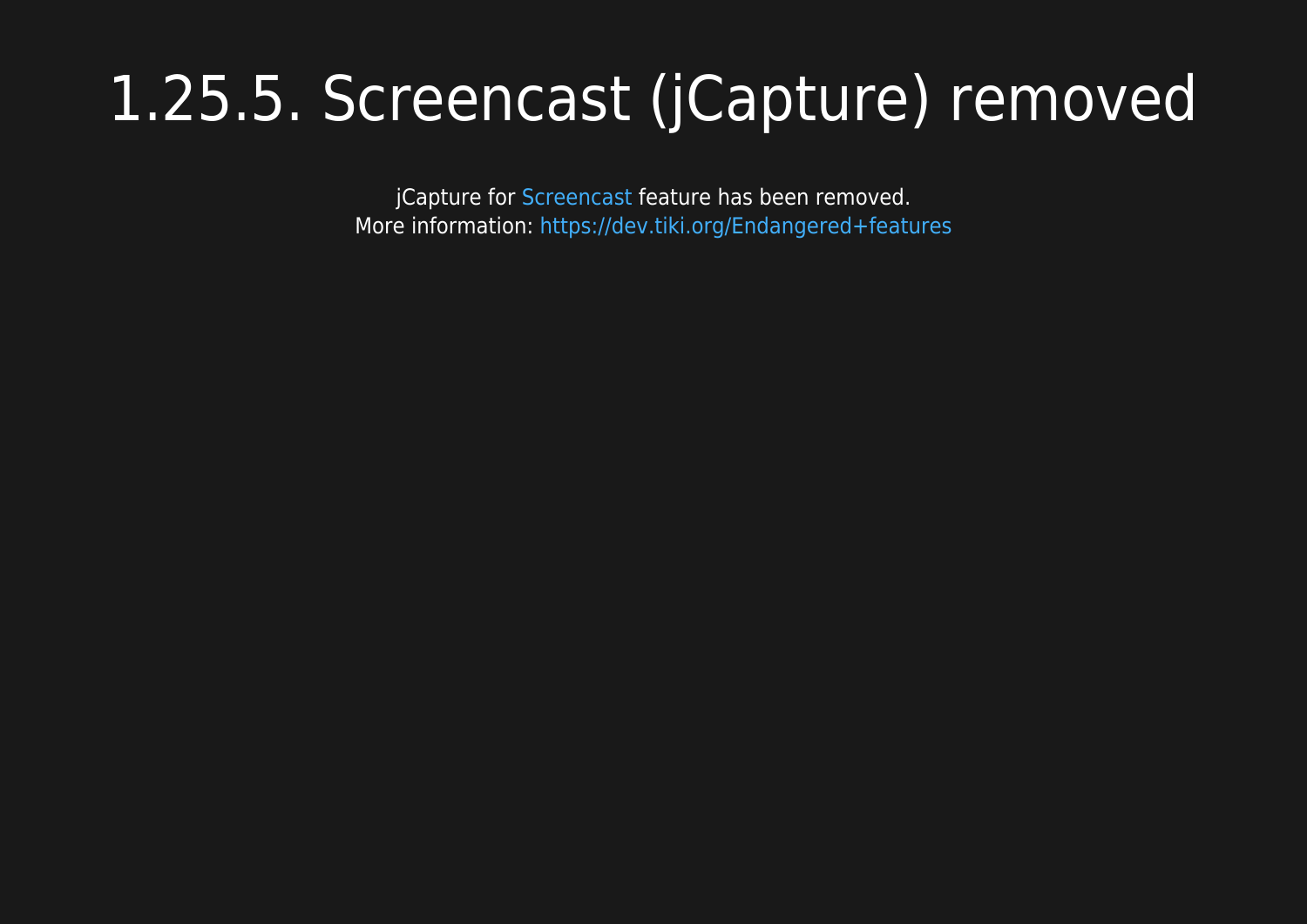#### 1.26. Known Issues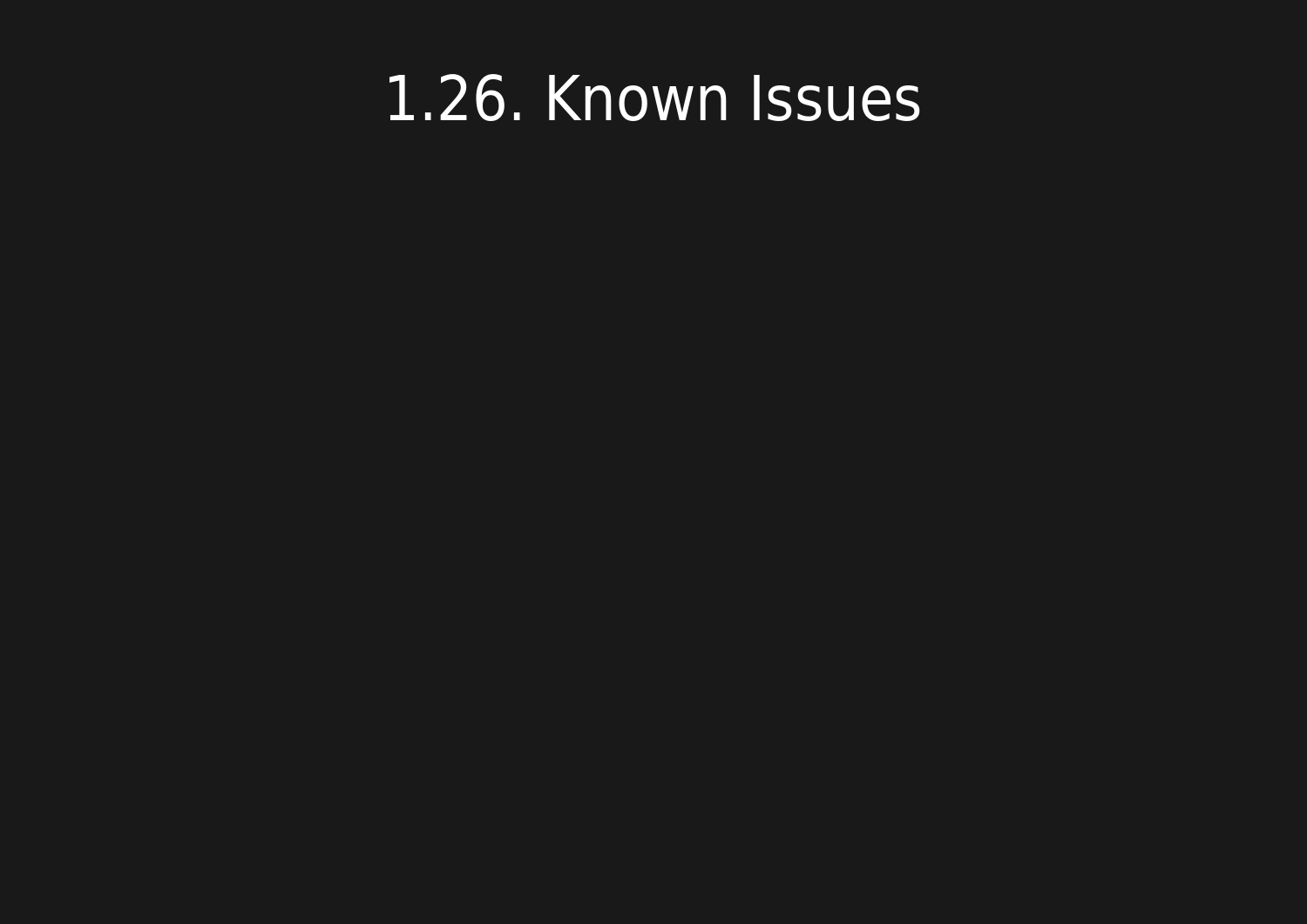## 1.26.1. SEFURL "slugs" may need rebuilding

On the \*.tiki.org sites we found the SEFURL links seems to have got messed up and rebuilding the page slugs fixes  $#...$ Now fixed for 17.0 in **r63146** (issue was present in 17.0 beta)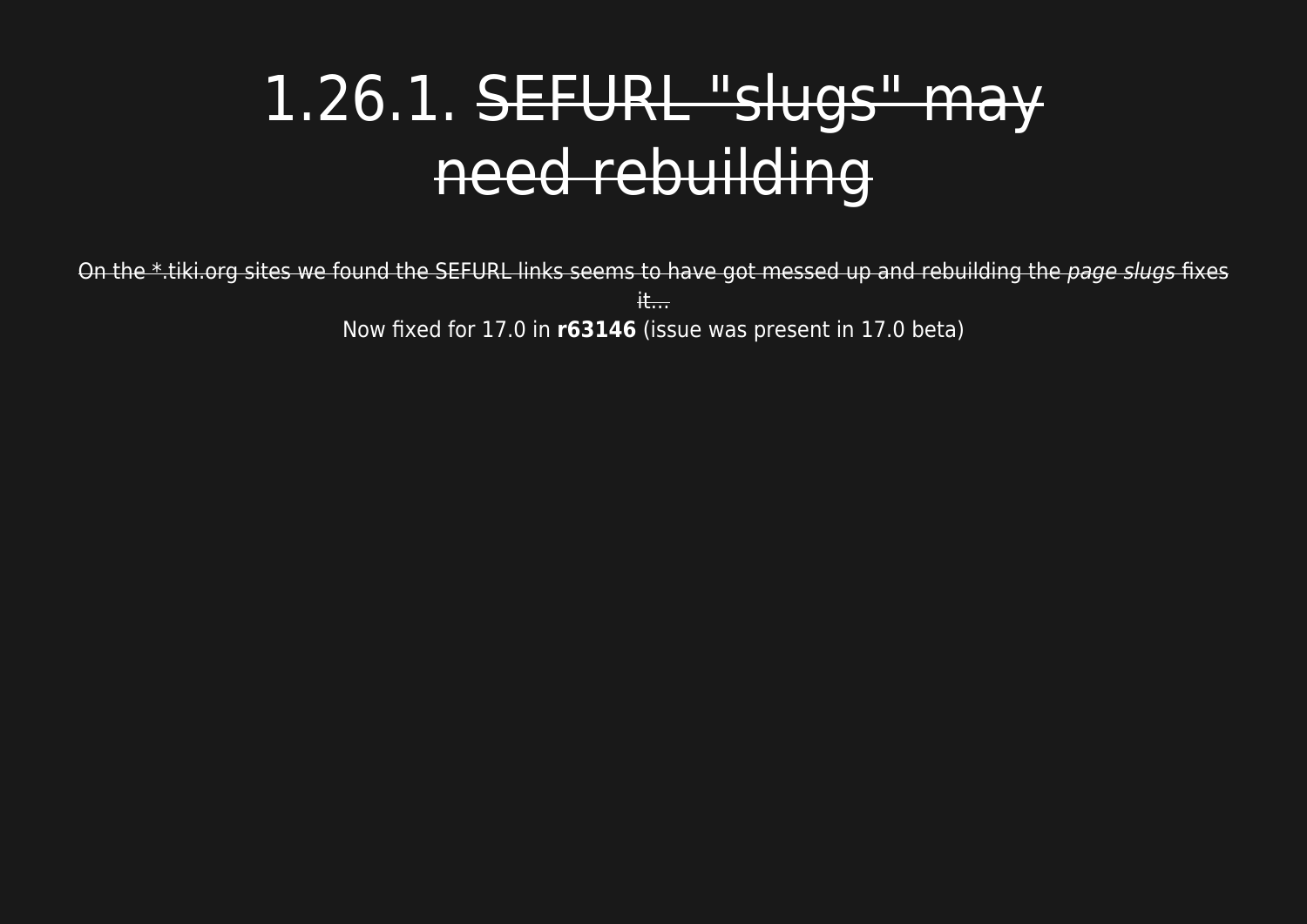# 1.26.2. H5P not compatible with "Inline comments (annotations)"

For 17.0 at least [H5P](https://doc.tiki.org/H5P) plugin content will not be shown properly if the **feature inline comments** pref is enabled. This will be resolved in future releases (by upgrading the annotator.js library)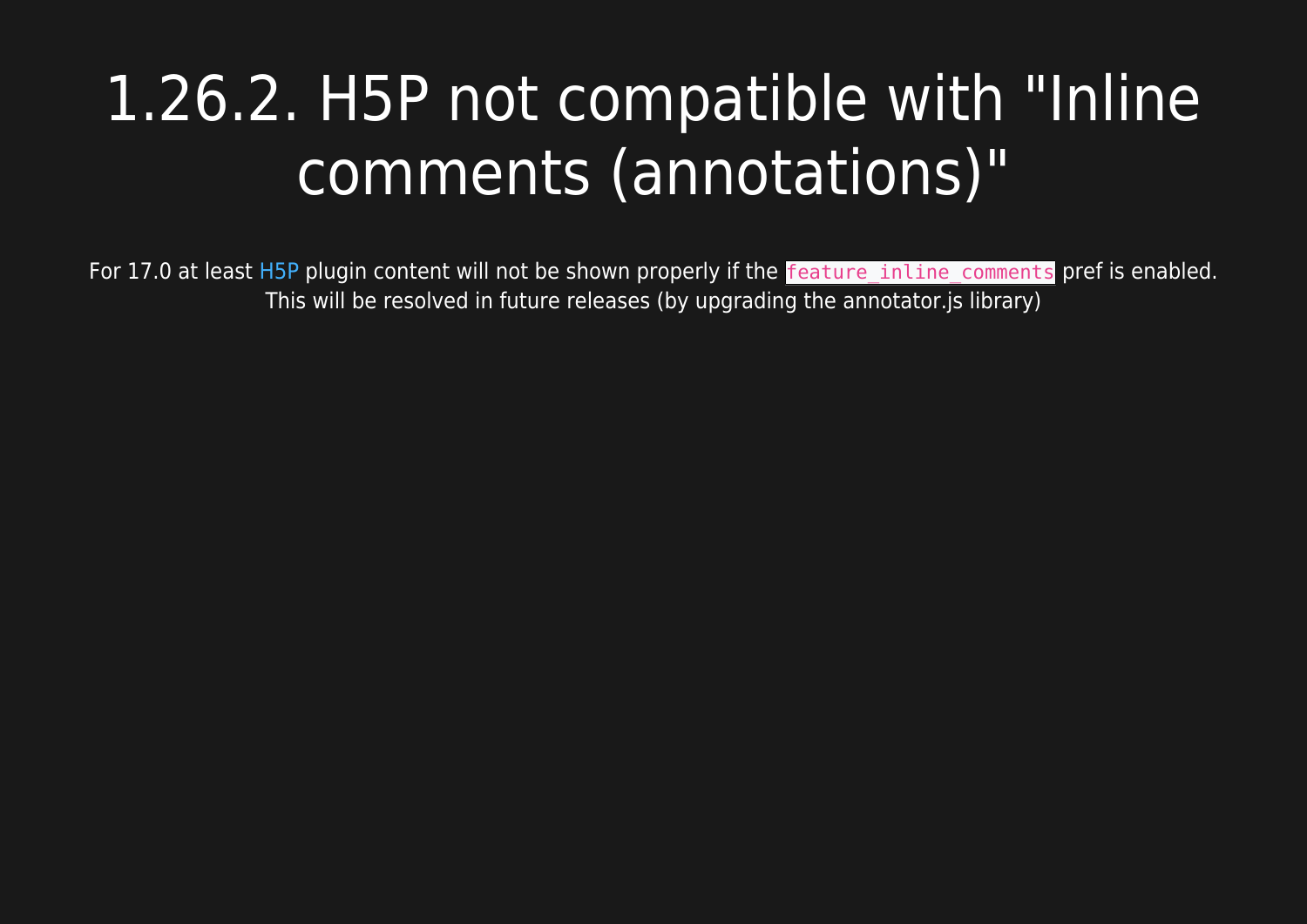#### 1.26.3. Elasticsearch 2.x to 5.x

If you are upgrading from Elasticseach 2.x to 5.x: Since ES automatically updates 2.x index to 5.x first time it starts - you can see some errors then. The first time it rebuilds index might also show errors due to the automatic upgrade problems. However, once it builds the index on 5.x, then further rebuilds must not have errors. So, 2 index rebuilds after an upgrade is the safest path to go.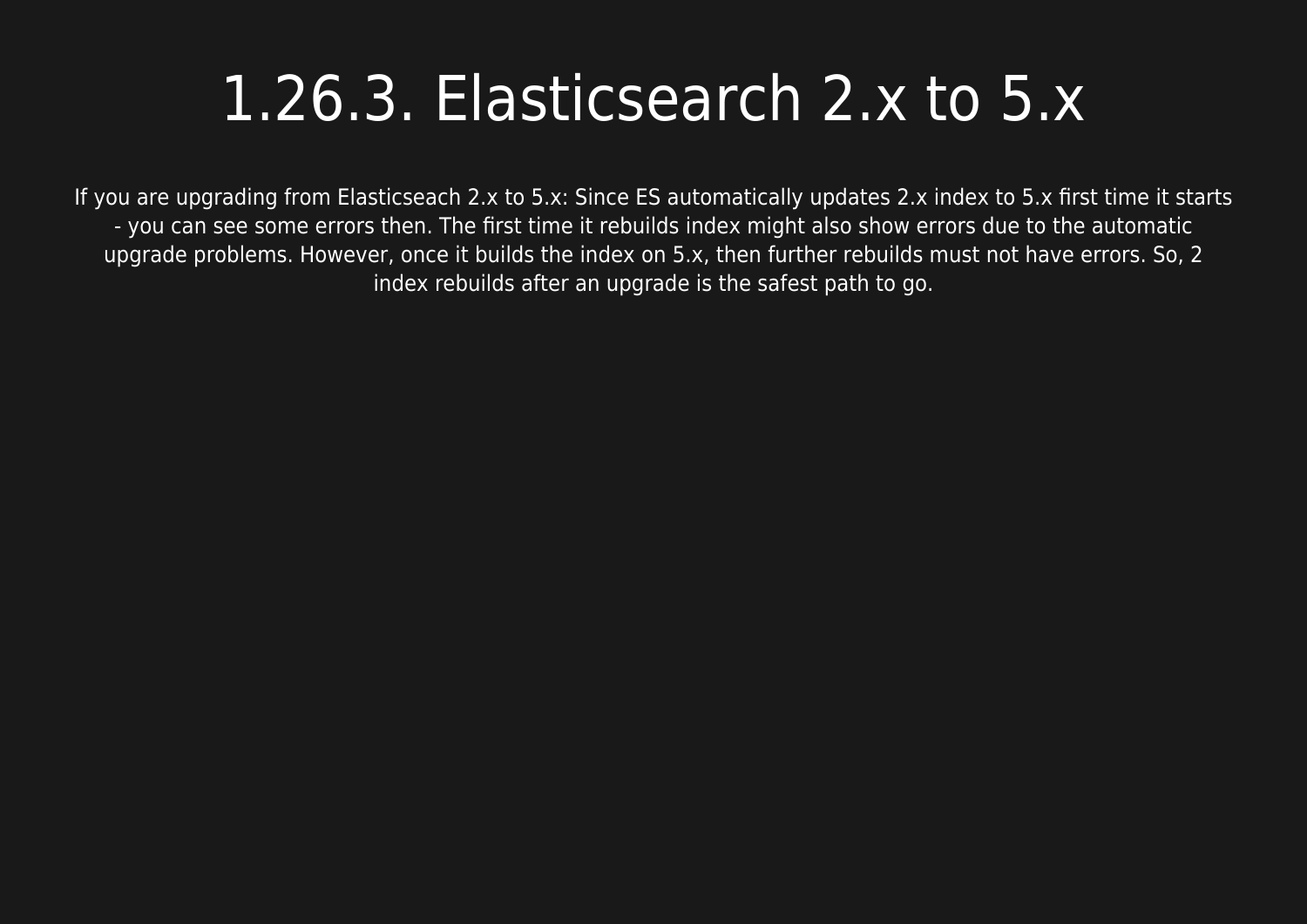#### Minor upgrade notes

17.2

Change to webservice field indexing in 17.2 for advanced use in custom smarty templates. See [the Tiki 18 page](https://doc.tiki.org/Tiki18#Minor_change_to_Webservices_Field_with_elasticsearch) for more info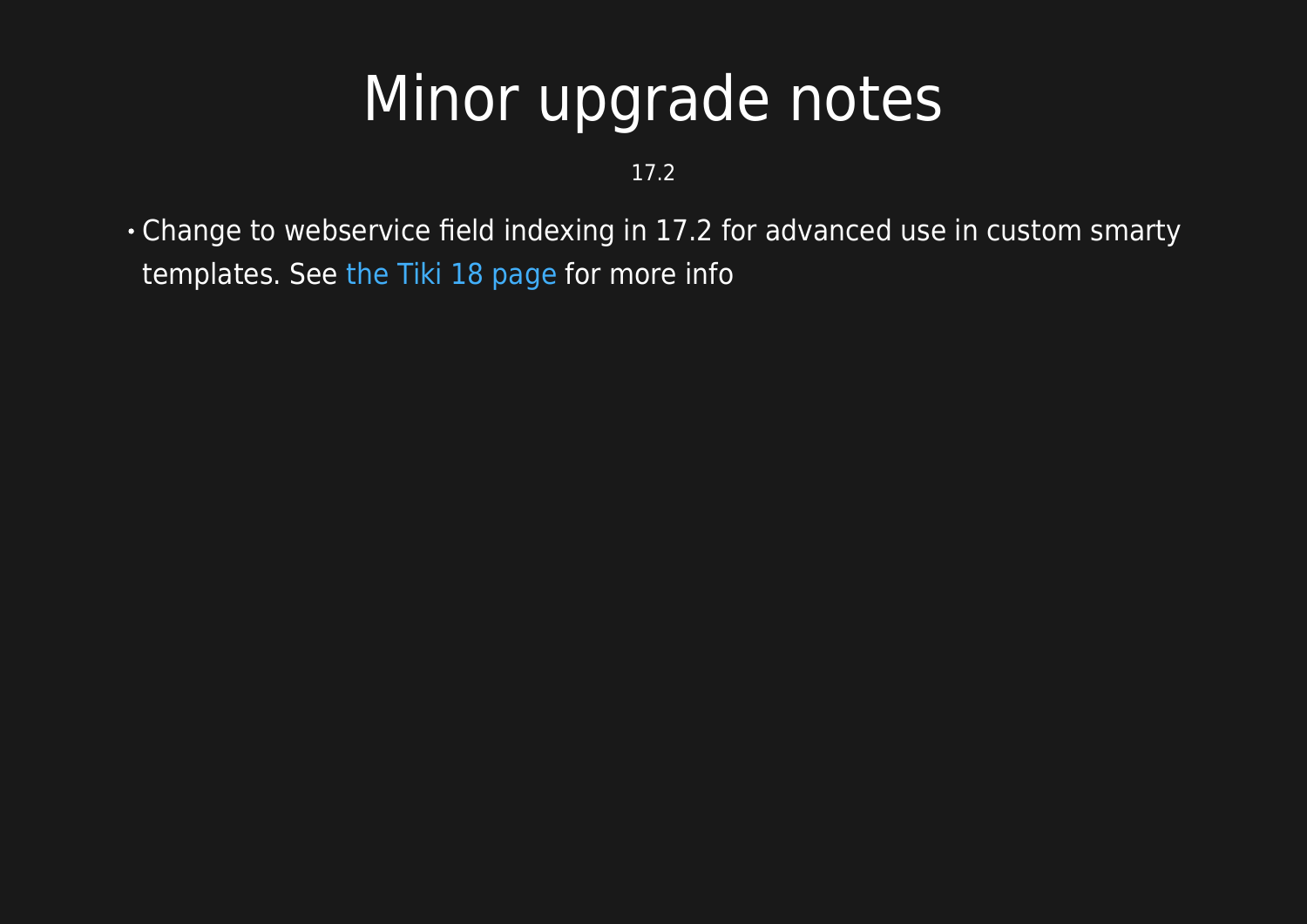# General upgrade notes

Also, see the standard information about [Upgrades](https://doc.tiki.org/Upgrade) in Tiki.

#### Correction

The Expose [Intrusion Detection System](https://doc.tiki.org/Intrusion-Detection-System) is being added to Tiki in version 18. This page previously stated that it was added in Tiki 17. Apologies for the misstatement.

Pages linking to Tiki17

33 pages link to [Tiki17](https://doc.tiki.org/Tiki17)

- [Search and List from Unified Index](https://doc.tiki.org/Search-and-List-from-Unified-Index)
- [Scheduler](https://doc.tiki.org/Scheduler)
- [PluginPDF](https://doc.tiki.org/PluginPDF)
- [Automatic updates](https://doc.tiki.org/Automatic-updates)
- [PluginListExecute](https://doc.tiki.org/PluginListExecute)
- $\cdot$  [Tiki17](https://doc.tiki.org/Tiki17)
- [Upgrade](https://doc.tiki.org/Upgrade)
- [SAML](https://doc.tiki.org/SAML)
- [User selector](https://doc.tiki.org/User-selector)
- [Documentation](https://doc.tiki.org/Documentation)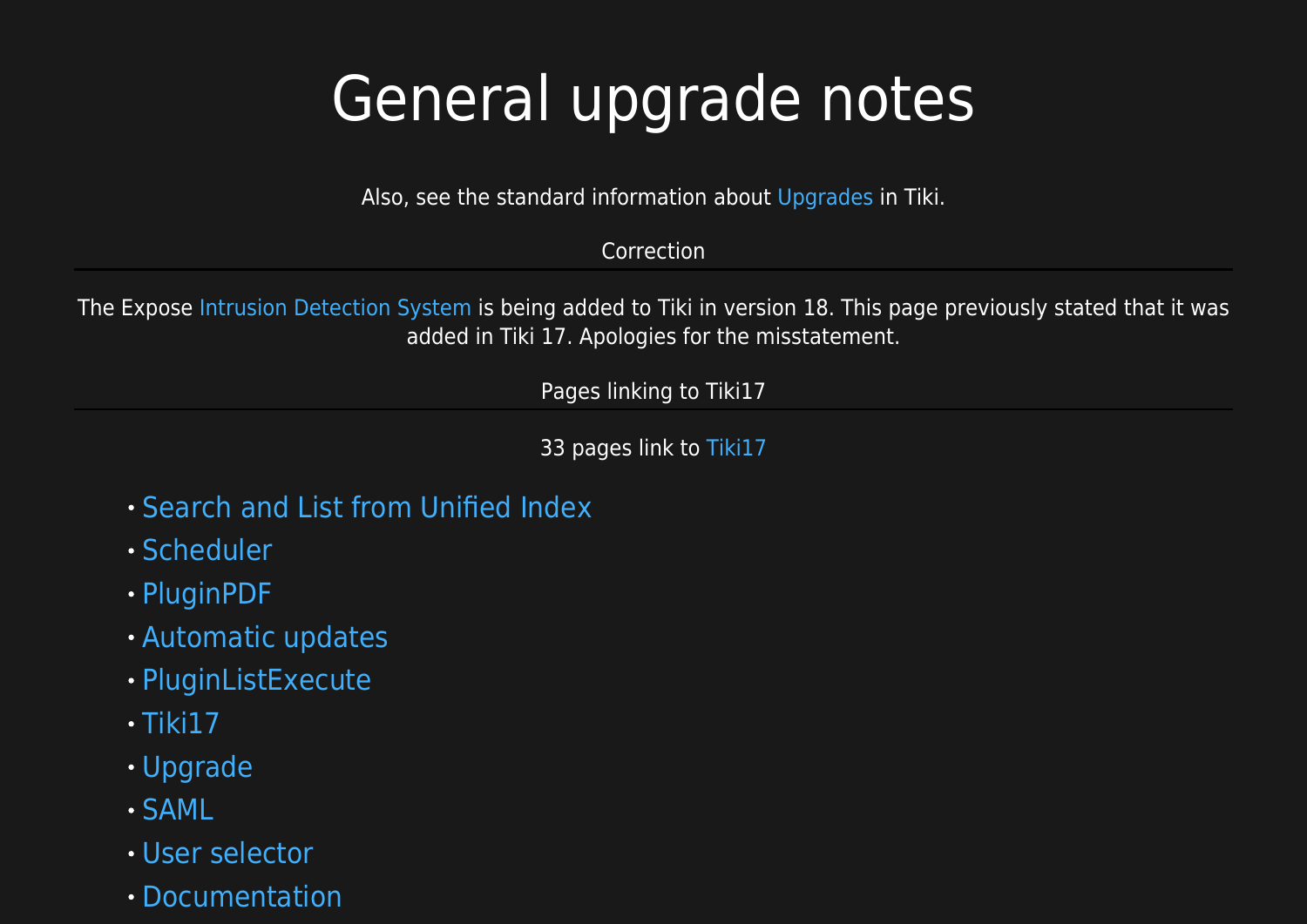- [Screencast](https://doc.tiki.org/Screencast)
- **· [Intrusion Detection System](https://doc.tiki.org/Intrusion-Detection-System)**
- $\cdot$  [Items List and Item Link Tracker Fields](https://doc.tiki.org/Items-List-and-Item-Link-Tracker-Fields)
- [XMPP](https://doc.tiki.org/XMPP)
- [PluginCasperJS](https://doc.tiki.org/PluginCasperJS)
- [PluginR](https://doc.tiki.org/PluginR)
- [文档](https://doc.tiki.org/%E6%96%87%E6%A1%A3)
- $\cdot$  [H5P](https://doc.tiki.org/H5P)
- [PluginTopfriends](https://doc.tiki.org/PluginTopfriends)
- [Cron](https://doc.tiki.org/Cron)
- [Tiki18from15](https://doc.tiki.org/Tiki18from15)
- · [Inline comments](https://doc.tiki.org/Inline-comments)
- [Browser Automation](https://doc.tiki.org/Browser-Automation)
- [Annotations](https://doc.tiki.org/Annotations)
- · [PluginChartJS](https://doc.tiki.org/PluginChartJS)
- [Typography](https://doc.tiki.org/Typography)
- [PluginH5P](https://doc.tiki.org/PluginH5P)
- [PluginMetaTag](https://doc.tiki.org/PluginMetaTag)
- [Print Settings](https://doc.tiki.org/Print-Settings)
- [Comments](https://doc.tiki.org/Comments)
- [PluginShorten](https://doc.tiki.org/PluginShorten)